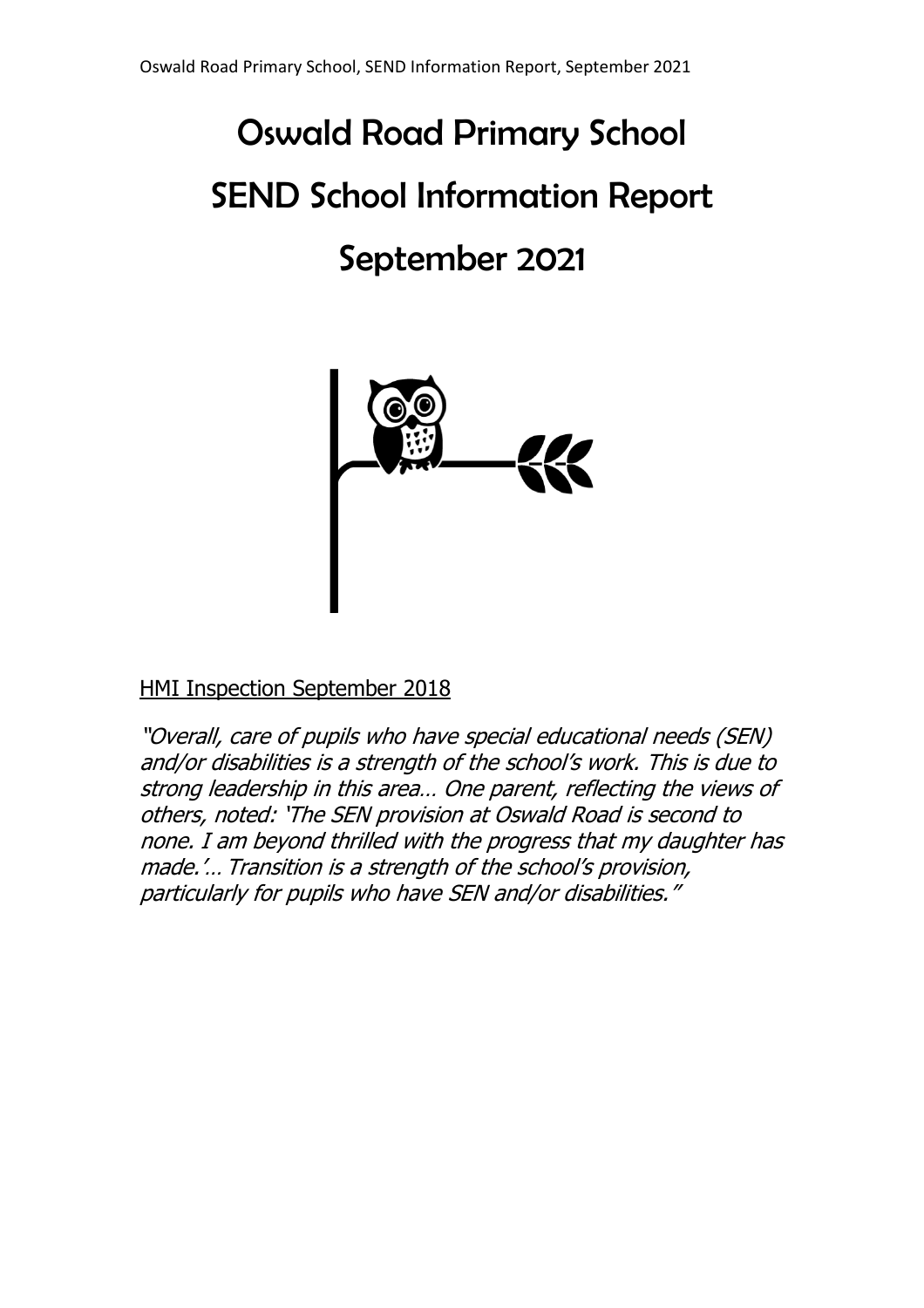# **1. What kinds of special educational needs do we provide for?**

Oswald Road Primary School is a mainstream primary school. We believe that every teacher is a teacher of every child or young person, including those with SEND. If children are not able to 'learn the way we teach' then we must 'teach the way they learn'. Good practice for pupils with special educational needs is good practice for all.

# Definition of Special Educational Needs and Disabilities.

A child or young person has SEN if they have a learning difficulty or disability, which calls for special educational provision to be made for him or her.

These needs can be categorised in four key areas that may create barriers to learning:

- Communication and interaction
- Cognition and learning
- Social, emotional and mental health difficulties
- · Sensory and/or physical needs

# **2. Who is the SENDCo and who is the Inclusion Lead? How can parents contact them?**

The school SENDCo is Helen Woolf who can be contacted by email: [Helen.woolf@oswaldroad.manchester.sch.uk.](mailto:Helen.woolf@oswaldroad.manchester.sch.uk) Helen Woolf holds the National Award for SEN Co-ordination.

Helen Woolf works closely with the Inclusion Lead, Sam Barrett, who can be contacted on [s.coombes@oswaldroad.manchester.sch.uk.](mailto:s.coombes@oswaldroad.manchester.sch.uk)

Learning Support Drop In sessions are available throughout the term and dates are posted on the school website. Appointments can be made via the school office.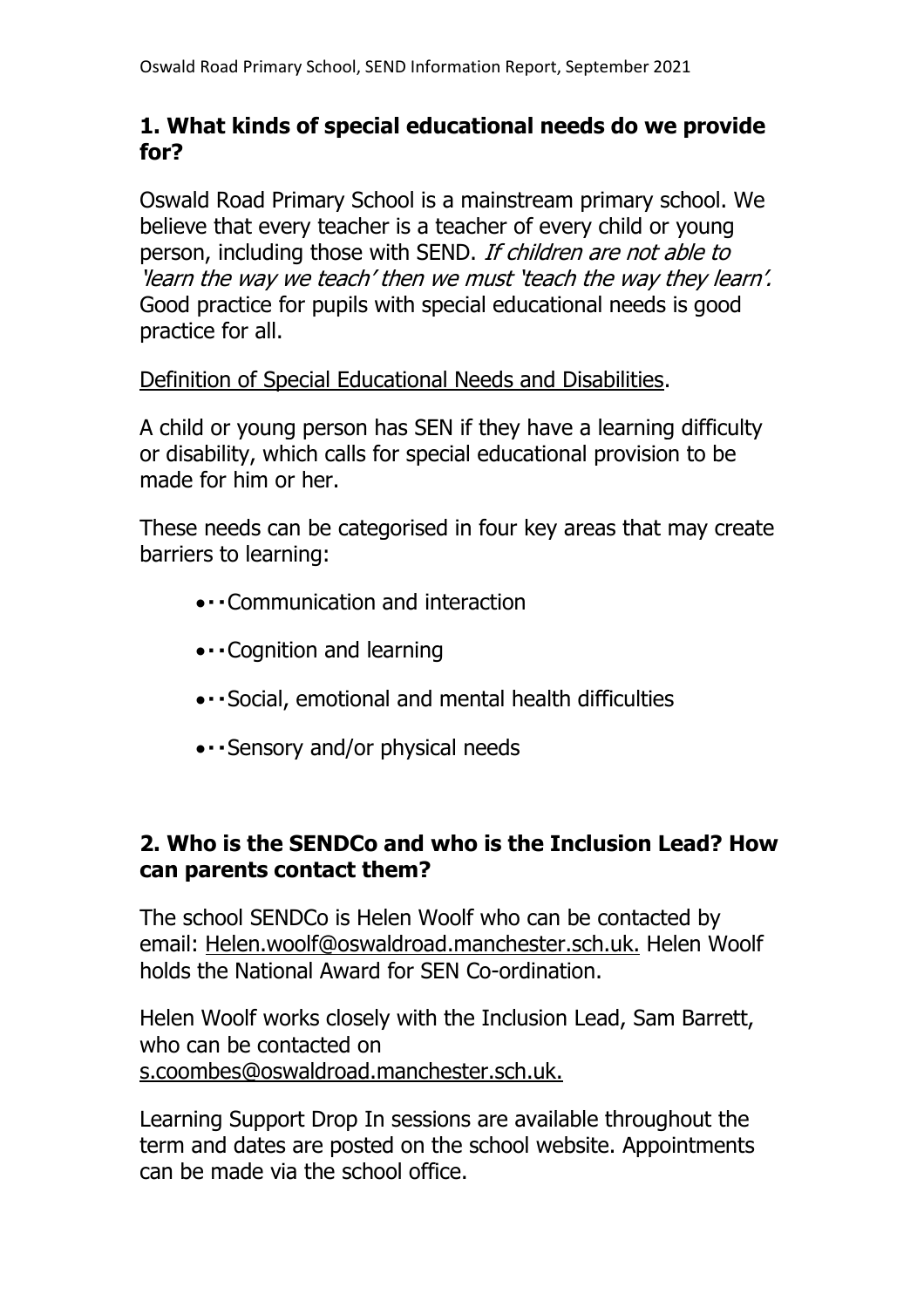# **3. How do we identify a child with Special Educational Needs or Disabilities (SEND) and how do we assess their needs?**

The identification of SEN is built into the overall approach to monitoring the progress and development of all pupils through the school's Policy on Teaching and Learning.

This is achieved through continual use of classroom observations and assessments of all pupils by the Class Teacher. Progress is tracked on a termly basis through pupil progress meetings. The SENDCo liaises closely with Class Teachers, Phase Leaders, SLT and the School Assessment Lead to analyse data and individually track pupils who are experiencing difficulties.

All children will be tracked on Insight, our internal tracking system. Attainment and progress will be measured via this, looking to progress over the year and/or progress over time. All children (unless working below the Year 1 curriculum) will access National Test Style Standardised score assessments. These assessments will be used as part of our assessment procedures in school and give a standardised score and a reading/maths age.

Progress of each child on the SEND register will be looked at individually, termly. Progress of children will be discussed at Pupil Progress Meetings termly and there will be moderation opportunities over the year.

At the end of each year, teachers will mark objectives being achieved for any child who is working well-below their chronological age curriculum in order to support starting points for planning for the next academic year. This will be completed on the objectives section of Insight.

For any child working below Year 1, but able to access subject specific learning, teachers will make use of Early Years assessment documents.

Pre Key Stage standards are not used across the year / years, and only used where needed at the end of a Key Stage.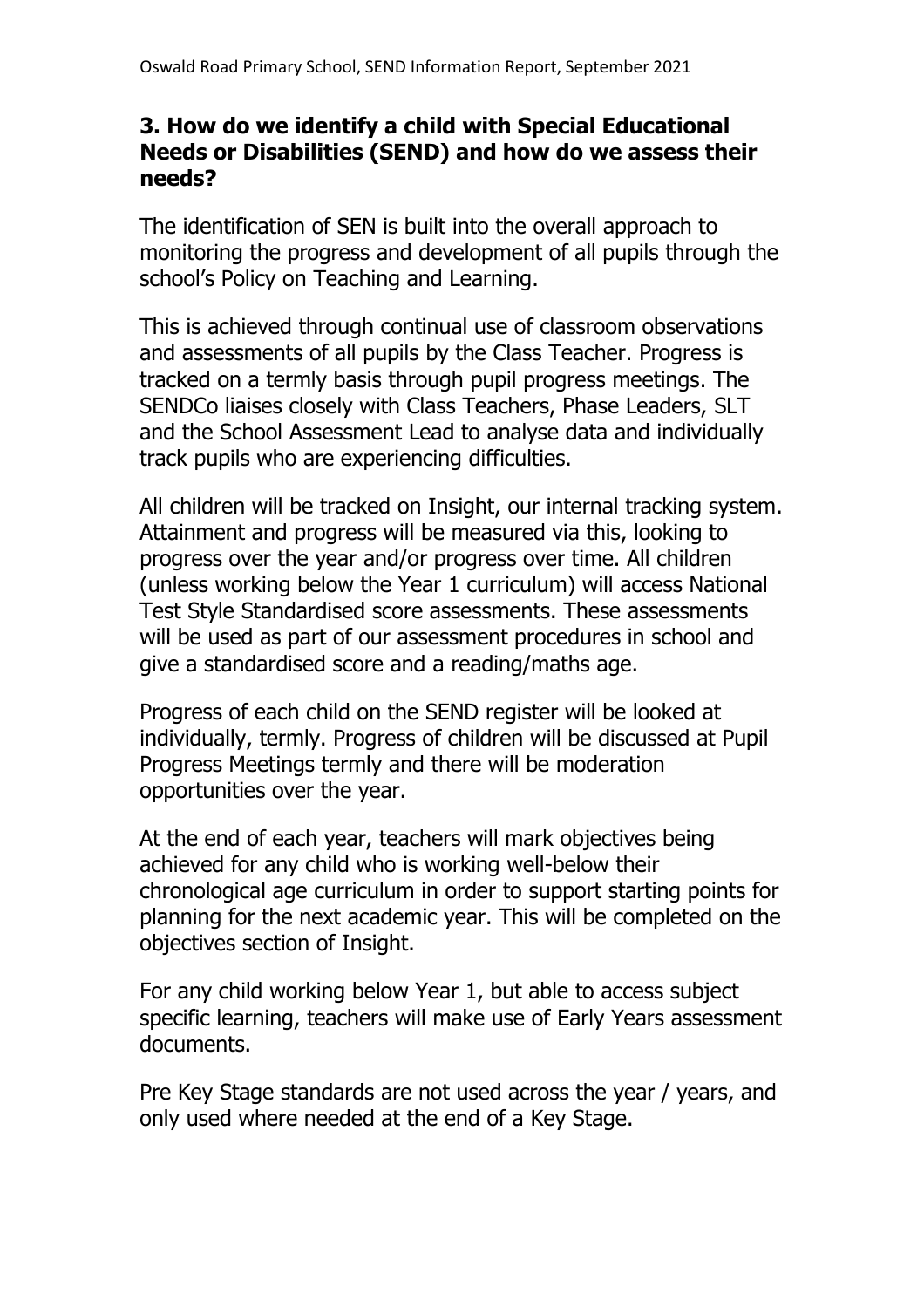School uses The Engagement Model as an assessment and planning tool for those children who are non subject specific learners and are not yet meeting pre key stage standards.

Class teachers discuss any initial concerns with their Phase Leader, who in turn directs these concerns to SENDCo, if appropriate, via the internal school referral process. If further action is deemed necessary, the parents are informed immediately by the Class Teacher. Class Teachers are responsible for advising parents prior to referral through to Phase Leader / SENDCo.

In most cases, pupils are only identified as SEN if they do not make adequate progress once they have accessed high quality first teaching (QFT), access to adaptations and intervention. Triggers for identification of a Special Educational Need could be:

- Little or no progress made when teaching approaches/learning styles are particularly targeted to improve the child's identified area of need
- Working continues over a period of time at levels significantly below those expected for a child of a similar age in certain areas of the Early Years Foundation Stage or in English and mathematics skills resulting in poor attainment in some curriculum areas
- Communication or interaction difficulties which create barriers to learning and specific interventions are needed
- Social, emotional or mental health problems which are not improved by the techniques normally employed in the nurturing environment of the school
- Sensory or physical problems, which create barriers to progress, despite the provision of personal aids or specialist equipment

Once identified as having a special educational need or disability, a child will be added to the school SEND central record so that 'additional and different' provision can be made for them and their progress can be monitored closely.

Factors which are NOT SEN but may affect a child's progress and attainment are taken into consideration and adaptations are made accordingly. These may include: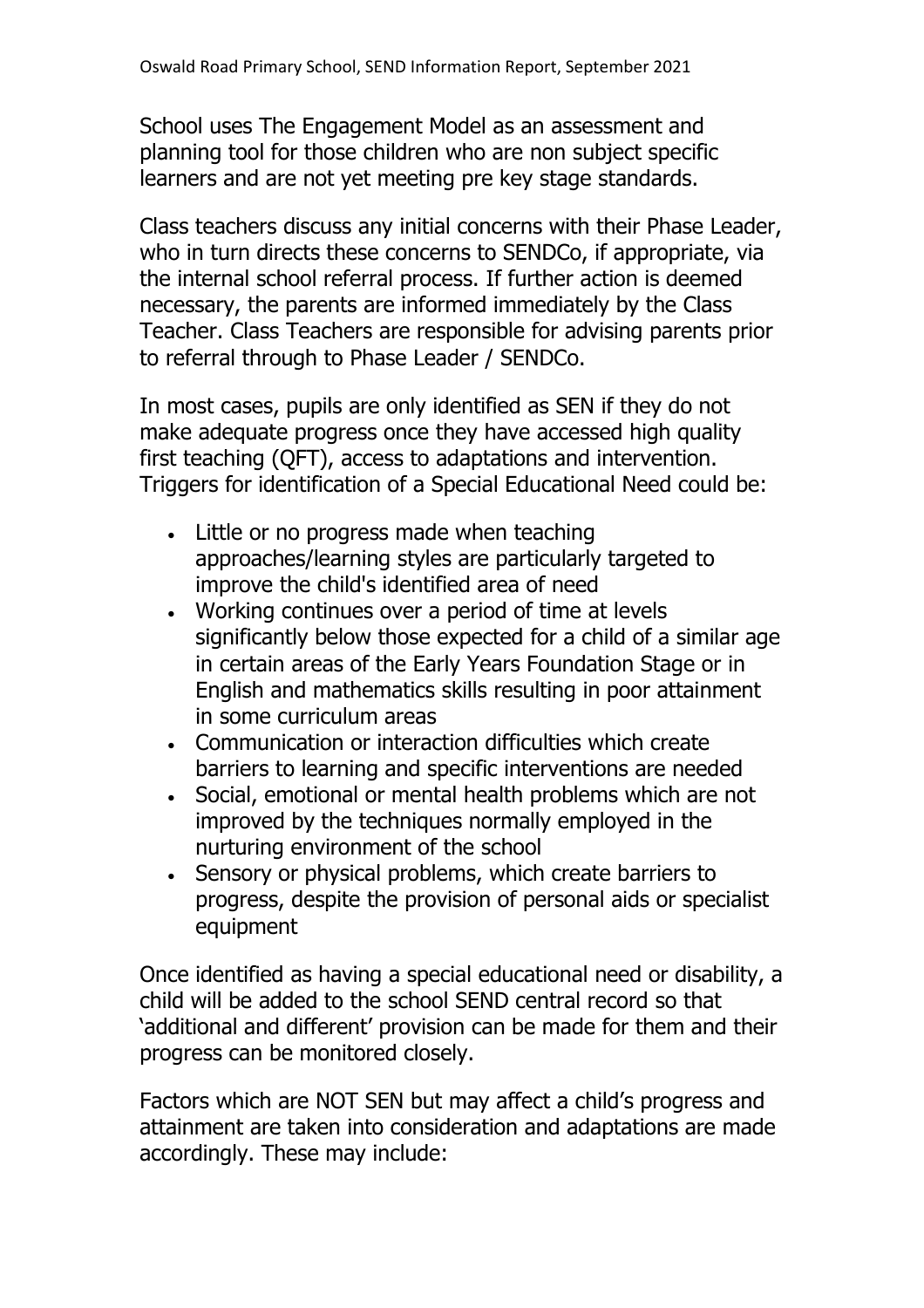- A disability under the Equality Act 2010 all reasonable adjustments will be made in order that they can access the full curriculum.
- Attendance and Punctuality
- Health and Welfare
- English as an Additional Language (EAL)
- Being in receipt of Pupil Premium Grant
- Being a Looked After Child / Adopted Child
- Being a child of Serviceman/woman

Persistent disruptive or withdrawn behaviour does not necessarily mean that a young person has SEN. Any concerns over a pupil's behaviour will be investigated by our Pastoral Team on the premise that the behaviour is an underlying response to a need. This may be a learning difficulty or another factor, as noted above. School staff will endeavour to recognise and quickly identify the reasons for the behaviour and take all reasonable steps to address the root cause.

The school may, with parental permission, seek the advice of external agencies such as Health, EP services, CAMHS, SALT (Speech and Language Therapist) or SpLD (Specific Learning Difficulty) Specialist Teacher.

Please be advised that Parents / Carers may commission their own private professional reports. However, due to quality assurance issues, assessment for privately commissioned reports must take place off site. School is not able to accommodate private sector providers on site during the school day. Parents /Carers are at liberty to share privately commissioned reports with school but please be advised that these reports will not be used to prioritise SEND provision within school and cannot be submitted by school as supporting documents for Education, Health and Care Plans (EHC).

School **do not provide** formal diagnostic Dyslexia assessments for pupils. This assessment would only be considered if a child had an EHCP / on EHCP pathway and school had received relevant professional advice.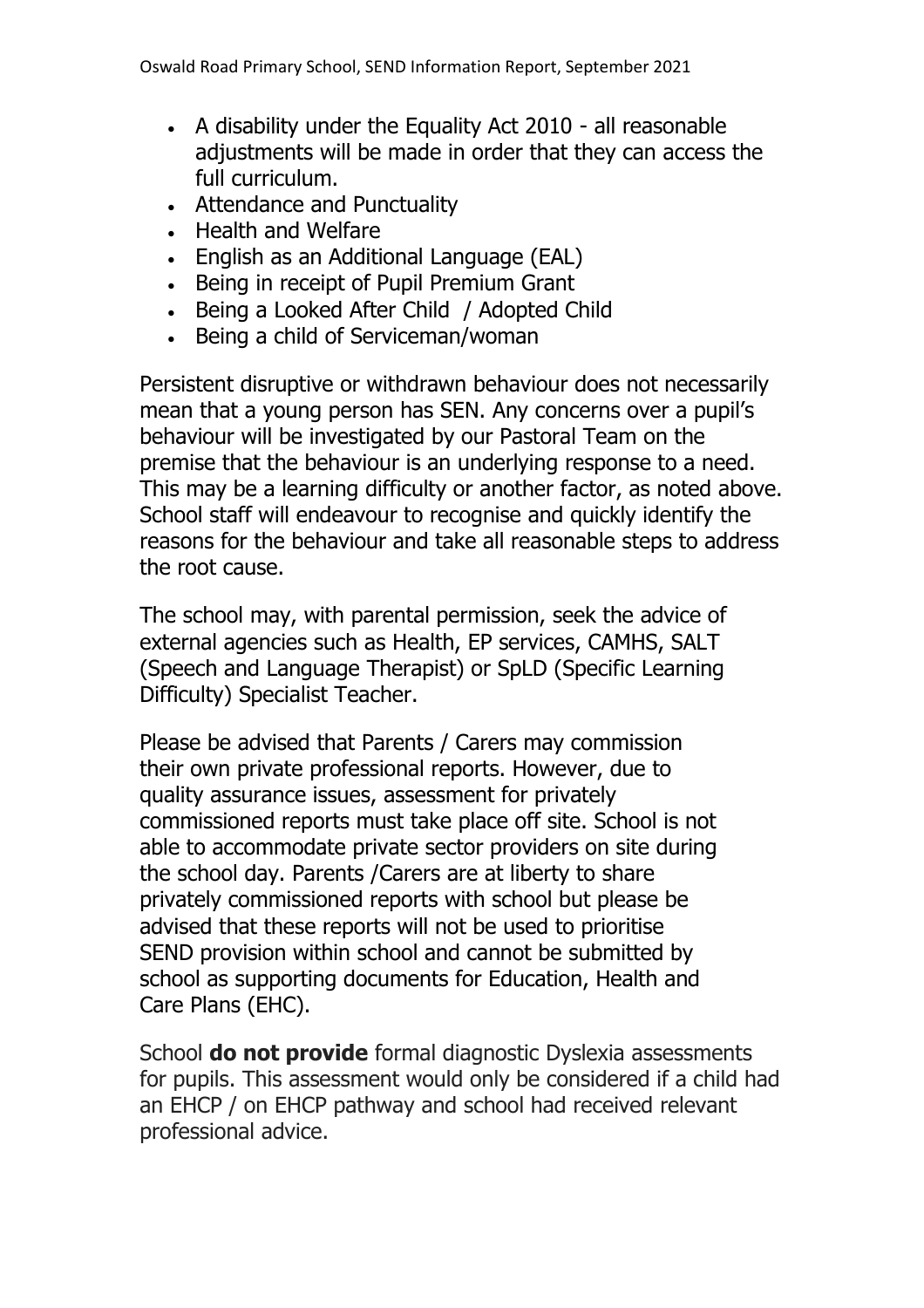School **do not accept** privately commissioned Dyslexia assessments to direct in-school provision. School will always read and consider privately commissioned reports and any quality first teaching adaptations will always be considered.

School **do provide** detailed 1/1 literacy assessments which are carried out by Mrs Moat (trained specialist teacher). There is a waiting list for this service as Mrs Moat is only onsite twice a month for two afternoons and the list grew significantly during Covid. Access to this assessment is currently based on a number of factors.

# 4. **How do we involve parents and consult with them about their child's education? How do we help parents of children with Special Educational Needs or Disabilities?**

The school's Policy for Special Educational Needs and Disability aims to develop partnerships with every parent and carer in the education of their child and to involve parents and pupils in the review process.

Parents and carers are valued and their contribution in terms of identification and support for pupils with SEN is fully recognised. Parents/carers with concerns about their child's learning should, in the first instance, contact the Class Teacher who is responsible for the progress of all children in their care. Appointments to speak with Phase Leaders can be made via the school office. Appointments to speak with the SENDCo, Inclusion Lead and Pastoral Team are available through our Learning Support Drop In sessions, which are offered throughout the school year. Appointments for a Learning Support Meeting can be made via the school office and dates are available on the school website on a termly basis.

To keep parents informed we have a comprehensive website with a Learning Support section, texting service and Twitter page. We also have newsletters, a notice board outside school (near the main entrance), two parents' evenings a year and one annual report.

Children who have an EHCP (Education, Health and Care Plan), issued by either Manchester or Trafford Local Authority, will have a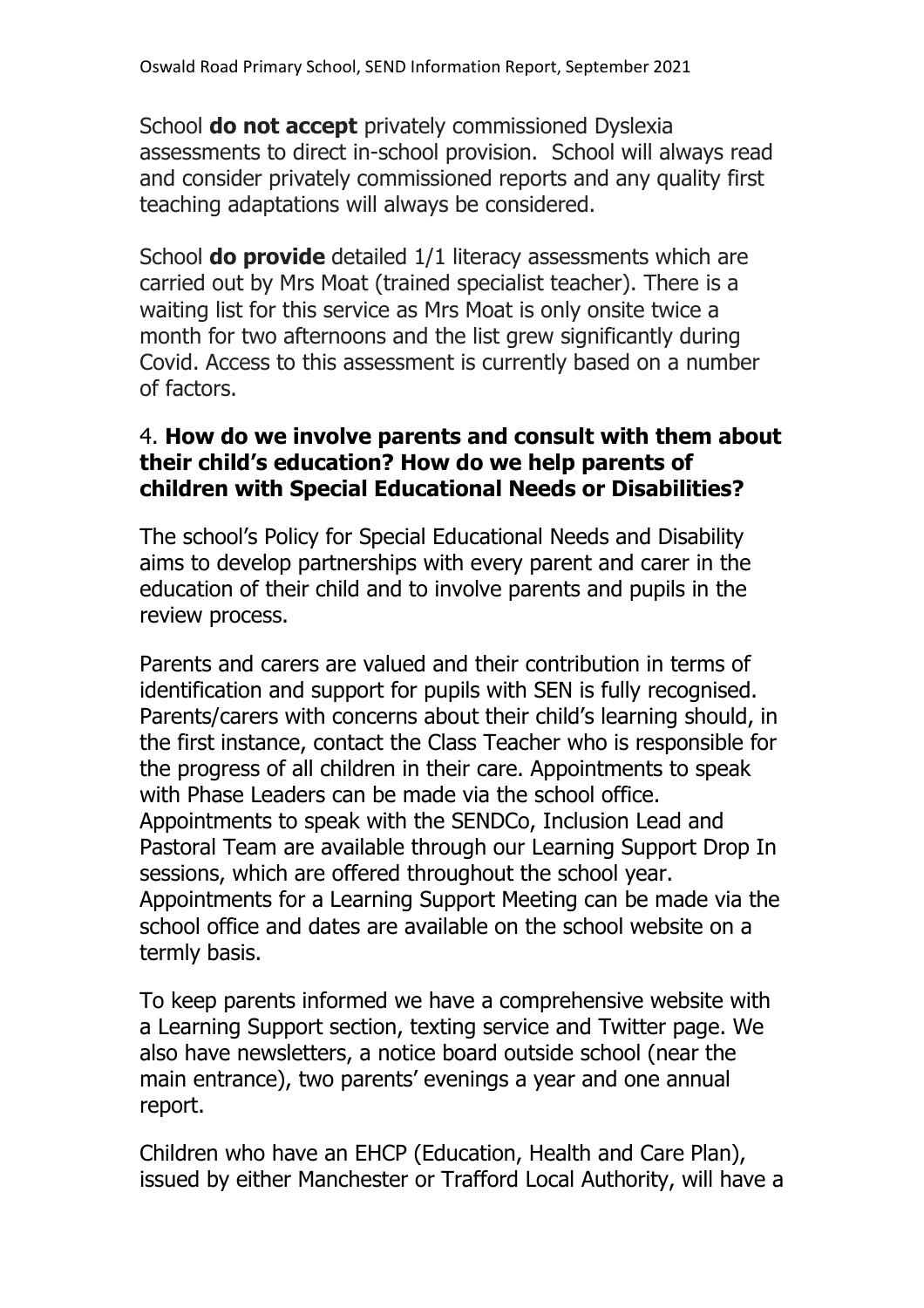SEND Pupil Passport, which details specific termly targets. Progress the child has made against these targets is shared with Parents / Carers by the Class Teacher on a termly basis. The SEND Pupil Passport is updated by the Class Teacher on a termly basis. In addition, non-EHCP children who are on the SEND central record will have a One Page Profile. One Page Profiles are updated annually by the Class Teacher.

For children with long-term, complex needs, it may be appropriate to request a statutory assessment of their needs. This can be a long and complex process but school will guide parents through each step.

Key school policies and other documents are available for all via the school's website and free copies of any policies are available at the school office, upon request.

We do have several bi- lingual staff who may be able to assist non-English speaking parents. We are also able to commission a translating service, if necessary, to support during meetings.

School works closely with a range of specialist schools in the Manchester area, who provide a mandatory outreach school support offer. Currently, our link outreach school is Ashgate Specialist Provision.

# **How do we involve and consult with the children about their education?**

We are a Rights Respecting School and we have Rights Respecting Class Ambassadors who meet regularly. ALL children are eligible to become Ambassadors, regardless of special educational needs or disabilities. Pupil Voice is collected regularly across all phases by SLT, Subject Leads, Pastoral Team and Inclusion Team.

Children who have a Pupil Passport, are involved in discussions about their targets with their teachers, including how well they are progressing and what they need to do or need help with next.

# **5. How do we assess and review the progress that children make and how do we involve them and their parents?**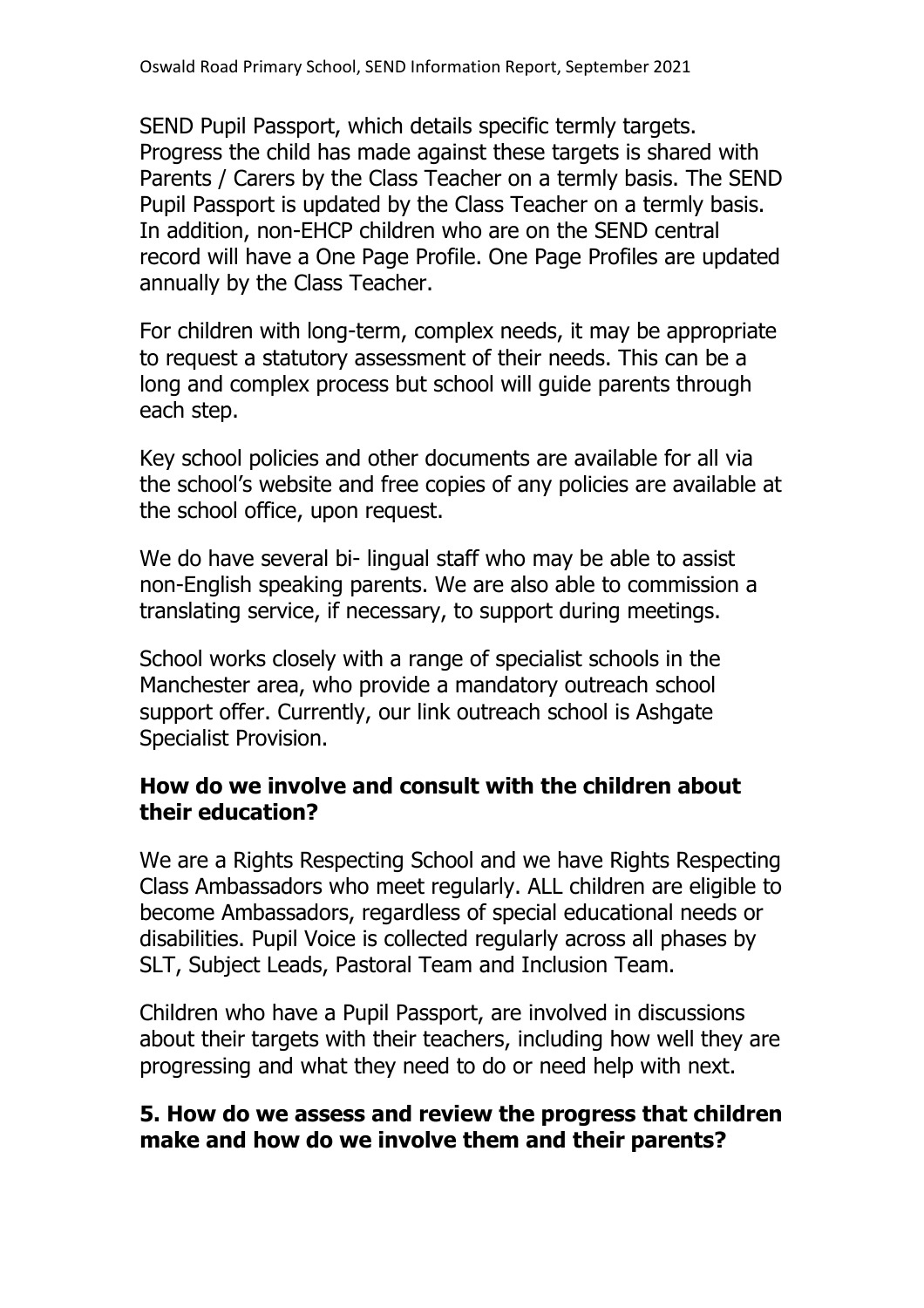Assessment for all children is a continual process and takes many forms, as laid out in the school's Policy on Teaching and Learning.

#### Termly Pupil Progress

It is the responsibility of the Headteacher, through the class teachers, to monitor the support and provision for pupils with SEND in their care. This work is co-ordinated by the school's SENDCo. Throughout the school, children's progress in maths and English is formally assessed by teachers every term, via both teacher assessment and standardised assessments. Termly pupil progress meetings take place within each year group and are led by the relevant Assistant Headteacher for that phase. Whole school data is monitored and evaluated on a termly basis by the School Assessment Lead and the school Senior Leadership Team (SLT). All of this information is monitored and evaluated to ensure that provision for all children is matched to their needs.

It is school policy for SLT to review progress for all vulnerable groups, including children on the SEND central record on a termly basis. This termly review is led by the school Assessment Lead.

#### Additional Assessments

Additional assessments for children with potential or identified SEND can also be carried out by the SENDCo, Inclusion Lead and Phase Leader, usually starting with targeted classroom observations. Further specialist assessments can then be commissioned, if appropriate, after consultation with Parents/Carers. Please note, school operates waiting lists for access to commissioned services ie Educational Psychology, Speech and Language Therapist and Specialist SpLD Teacher.

School have a continued commitment to providing the best possible support to children with special educational needs and their families. As a result, school currently commissions the services of the following professionals. Please note, these professionals are not permanent employees and are on site at prearranged designated times:

• Teresa Regan, Educational Psychologist, Catalyst EP (on site on a case by case basis)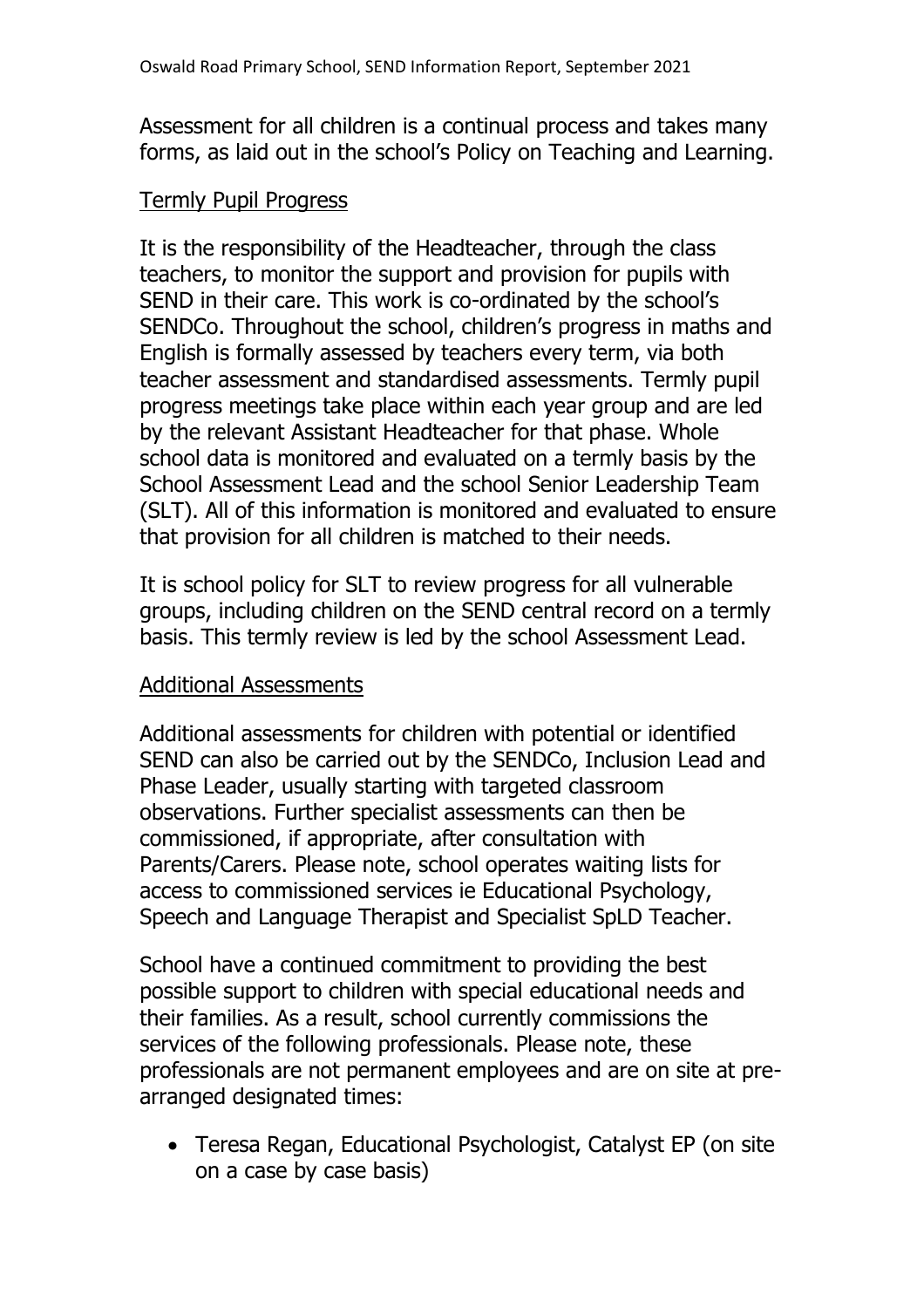- Diane Moat, SpLD Teacher (on site twice a month for approx. 2 hours
- Helen Adkins, Speech and Language Therapist (on site twice a month for approx. 2 hours)
- Tammy Brett Counsellor (on site weekly)
- Suzy Strange Play Therapist (on site weekly)
- Trainee Play Therapists (on site weekly)
- Place 2 Be Therapists (on site weekly)

# EHCP SEND Pupil Passports

All Pupil Passports have SMART (Specific, Measurable, Achievable, Realistic, Timed) targets, which are monitored and updated by the class teacher. The child is also encouraged to self-evaluate against their targets with the teacher. SEND Pupil Passports are formally reviewed and evaluated 3 times per year by the class teacher in partnership with Parents / Carers. As part of an extended parents evening meeting, parents and carers are invited to discuss this with the class teacher, contributing to the evaluation / target setting if they wish. This is so that they can support their child in achieving their targets.

#### Team Around the Child Meetings (TAC)

TAC meetings are scheduled for those children where there is significant ongoing EP involvement or in cases where school are considering submitting an application for an Education, Health and Care Plan (EHCP) to the LA, based on EP assessment. TAC meetings are scheduled by the SENDCo and mandatory paperwork is completed which forms part of any subsequent EHCP application. A range of people are invited to TAC meetings including Parents/Carers, Class Teachers, Specialist Teachers, EPs, SALTs, OTs, 1-1 Support Workers. Manchester LA requires evidence of regular TAC review meetings when considering applications for EHC plans. TAC meetings are currently scheduled as either virtual or in person meetings and relevant support to access technology is available, upon request, if required.

#### Person Centred Review Meeting / Annual Review Meetings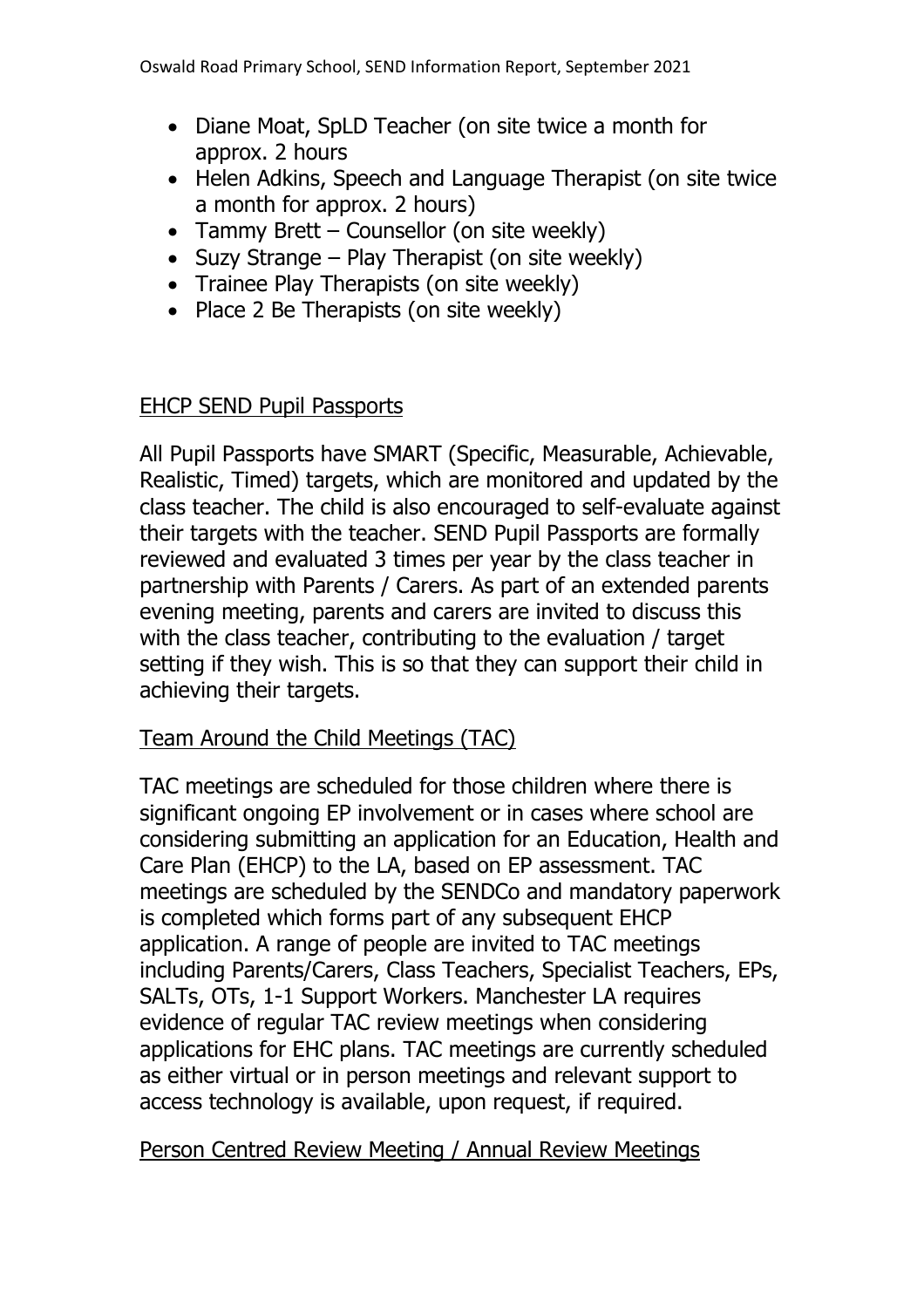For children with a Statement of Special Educational Needs or/ and Education, Health and Care Plan (EHC), an annual review will be carried out by the school, in conjunction with the LA. This review is in the format of a Person Centred Review Meeting, as deemed best practice by Manchester LA. Annual Review meetings are currently scheduled as either in person or virtual meetings and relevant support to access technology is available, upon request. Parents and external agencies are invited to attend and / or submit reports. Manchester LA are responsible for co-ordinating Transfer Reviews in year 5, which are used to begin to establish the parent/carer's choice of high school in order to assess the arrangements prior to the transfer. A member of the LA EHCP team usually attends Transfer Review Meetings in the school setting.

# **6. How do we support our pupils with SEND as they move on to high school or move to another school?**

To support all the year 6 children with their transition to high school, a member of staff from each of the receiving secondary schools usually visits them and meets with the class teachers. All children are invited to attend open days at their new school in the summer term. Additional days are usually provided for children who are identified as vulnerable. The SENDCo coordinates additional meetings with the receiving High School SENDCo for those children with a high level of need. These meetings are attended by Parents / Carers and any other relevant professionals, where appropriate.

Additional visits to new schools are often arranged for pupils with complex SEND needs, supported by school staff, if necessary. These usually take place in the summer term. The number of additional visits will depend on the needs of the child and the capacity of staff at the receiving school.

School also offers support and assistance to Parents/Carers in terms of visiting prospective new schools or high schools. The Inclusion Lead co-ordinates such visits and attends the school with the Parents/Carers to provide additional support.

If a child makes an in year transfer to an alternative primary school, the SENDCos of the two schools will make sure all relevant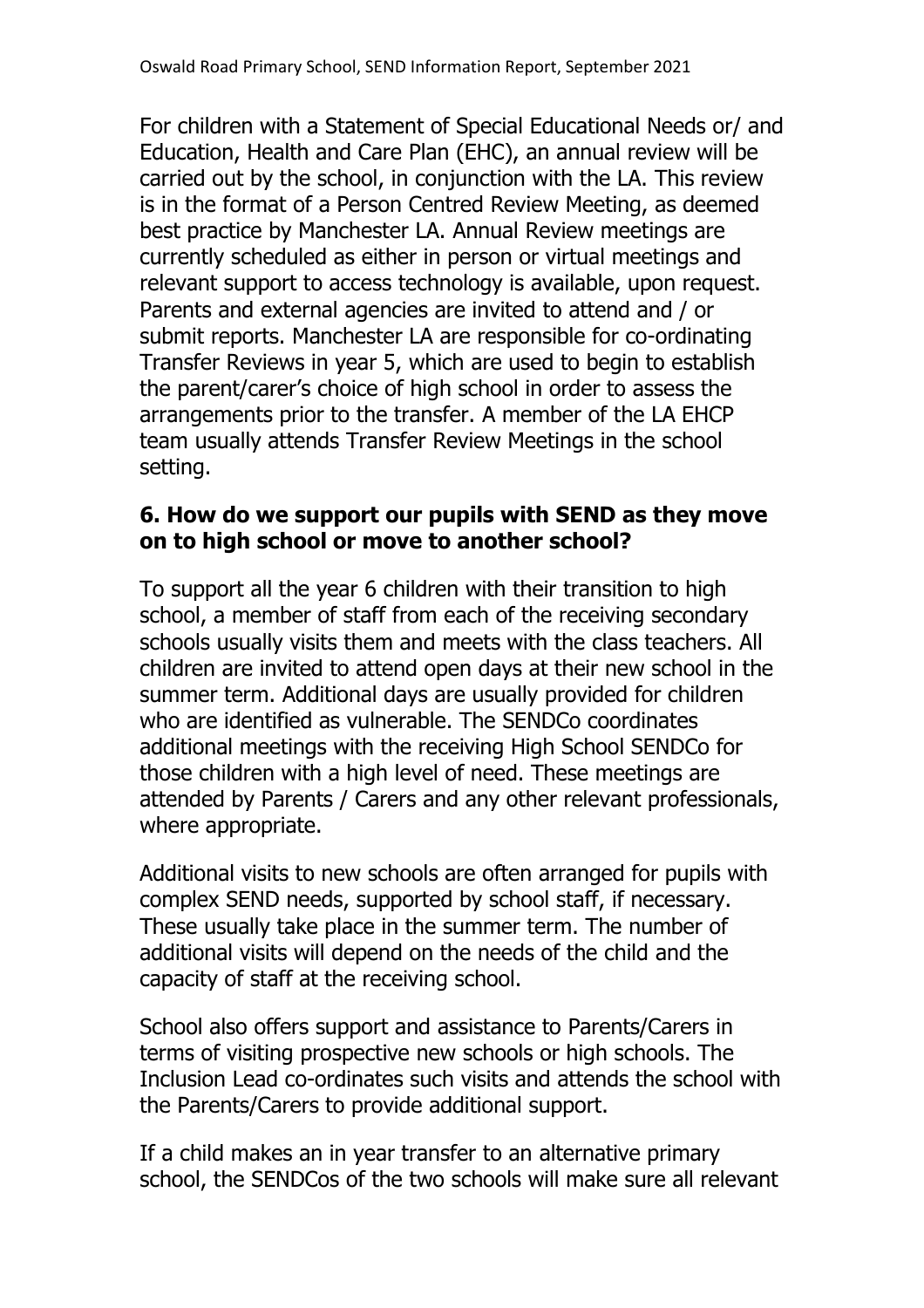inclusion information is transferred to ensure a smooth transition and comply with GDPR guidelines. For children with a statement or Education, Health and Care Plan, a more formal transition meeting, involving all parties, may be arranged to plan the transition process. For children who transfer from our mainstream setting to a specialist setting, a formal transition meeting with the receiving school will be scheduled.

Where children with SEND move to another primary school, the SENDCo will contact the SENDCo of the receiving school to ensure all relevant information is shared. Parents planning such a move of their child, especially if their needs are more complex, are encouraged to give as much notice as possible to school so that all necessary arrangements can be put in place prior to the move.

School has strong links to specialist schools in the Manchester area including The Grange, The Birches, Ashgate and Bridglea Pupil Referral Unit. Throughout the academic year, the SENDCO and Inclusion Lead liaise with these specialist provisions to access outreach support, when necessary. When a child transfers to a specialist provision, the SENDCo liaises closely with both the LA and new setting to ensure the transition process is a smooth as possible. In addition, school offers support to parents in terms of facilitating additional visits to the new setting. School also endeavours to maintain links with children and families in their new setting.

Prior to pupils joining Oswald Road Primary School, our SENDCo and Inclusion Lead work closely with Early Years settings, Rodney House Early Years Outreach Support, Parents/Carers and children to ensure an informed, personalised transition plan for children with special educational needs is in place. This may include SENDCo attending transition meetings with relevant professionals and outside agencies, observations in the child's current setting, meetings with Parents/Carers and additional visits to Oswald Road setting to aid transition.

School also offers transition support to children who move between year groups and phases within school. During the summer term additional staff meeting time is allocated for teachers to discuss new cohorts, teachers may attend exit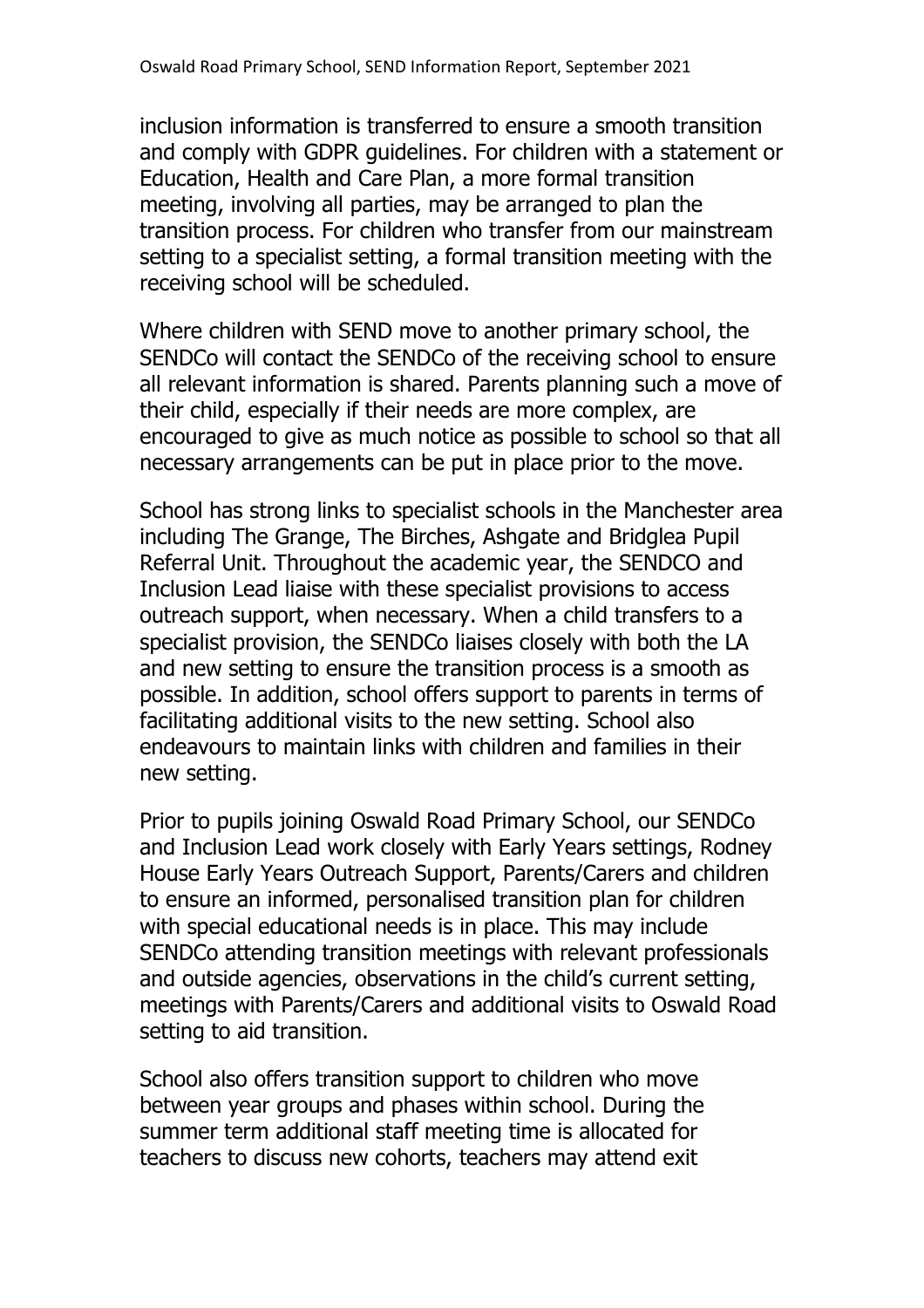interviews with SENDCo, where provision for children with special educational needs are discussed in detail. In addition, school provides additional transition afternoons for all children to visit their new teacher and new classrooms. Parents /Carers are invited to join their child on one of these transition afternoons.

# **7. What is our approach to teaching pupils with SEND?**

In accordance with the SEND Code of Practice 2014, school does everything it can to meet children and young people's SEN. Pupils have access to additional provision on an evidenced-needs basis and we will endeavour to ensure all pupils' needs are fully met.

All class teachers are responsible and accountable for the progress and development of the pupils in their class, including where pupils access support from teaching assistants or specialist staff. All children are included in all lessons through an ethos of Quality First Teaching, which is adapted to respond to their strengths and needs, as set out in the Teachers' Standards (2012).

High quality teaching, differentiated for individual pupils, is the first step in responding to pupils who have or may have SEN. However, despite this, some children need additional help to make progress in their learning. Additional intervention and support cannot compensate for a lack of good quality teaching. Pupils are only identified as SEN if they do not make adequate progress once they have been given good quality personalised teaching and access to adaptations and intervention over a period of time.

Pupils who join school (either from an Early Years setting or another Primary School) with an already identified SEND will be catered for in the same way as those identified by this school.

For children with Special Educational Needs, the class teacher, SENDCO, Inclusion Lead, Phase Leads and Teaching Assistants will liaise closely and make specific arrangements in the class, where necessary. This may involve grouping, teaching outside of year group expectations, a specific programme of work, modified tasks, different seating arrangements or extra adult support.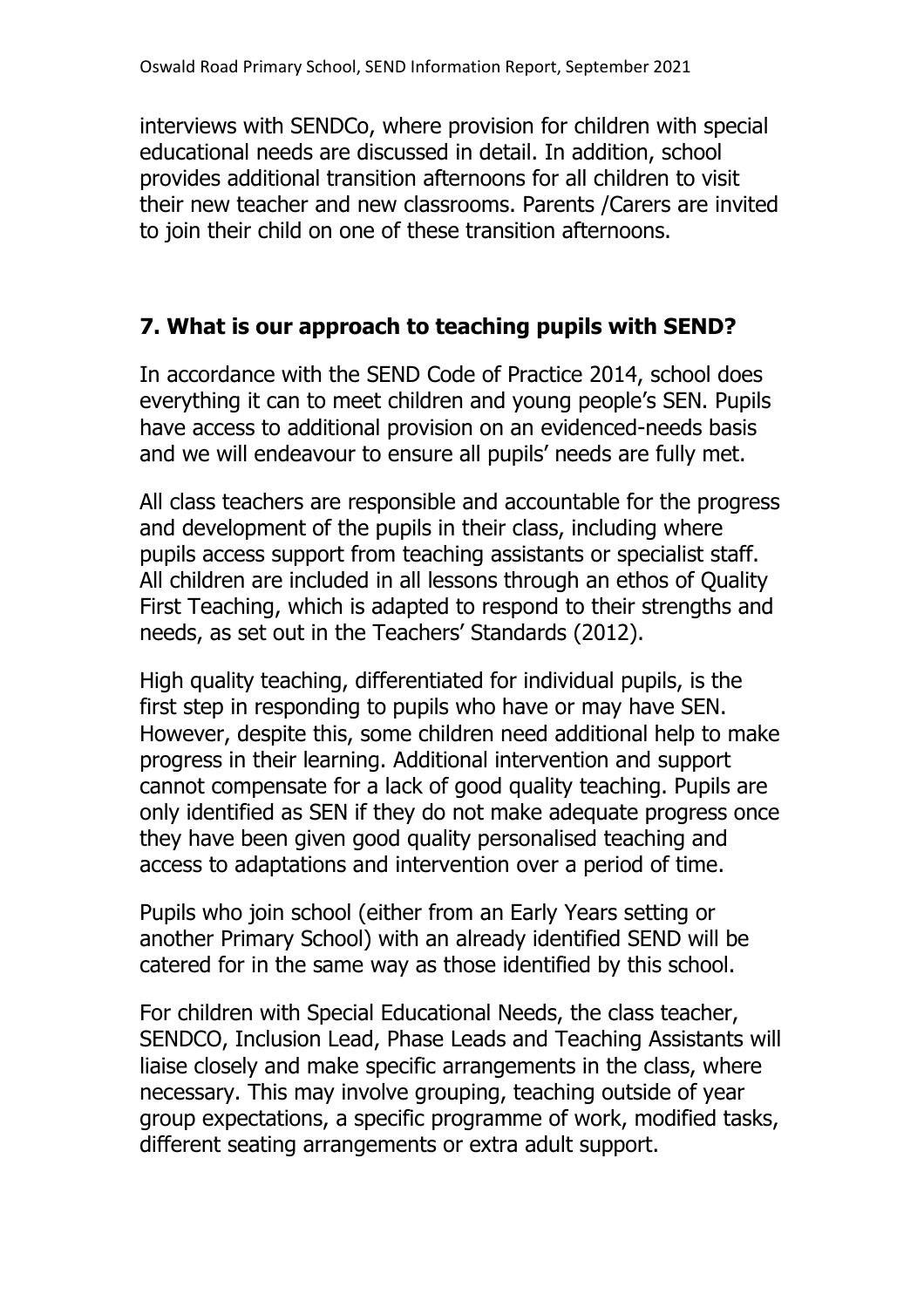For children who have support from external agencies, provision involves the expertise of the relevant external professionals. Any advice (written or verbal) will be shared with Parents/Carers and relevant staff, with adaptations incorporated into the classroom, if necessary.

Where a child has a Statement of Special Educational Needs or an Education, Health and Care Plan, the provision and approach to teaching this child is laid out in their Statement or Plan, which is shared with relevant staff members.

We have high expectations of all children and staff meetings are dedicated to transition in Summer term. In addition, EHCP SEND Pupil Passports and One Page Profiles, detailing key information and targets, are updated by Class Teachers and saved on the shared drive in readiness for the new school year, as a further aid to transition.

# **8. How do we adapt the curriculum and learning environment for children with SEND?**

The school provides a range of adaptive equipment from its own budget. Where required, specialist cushions / supports, writing slopes, footstools etc will be provided, with specialist furniture and/or access equipment purchased, depending on the needs of the individual child. This includes adapted IT equipment when necessary. Designated laptops and IPADs are also available to support children with SEN needs, in addition to accessing scribes on a regular basis, should that be appropriate.

We endeavour to teach in a multi-sensory manner to appeal to all types of learners. Some children's needs can be met through differentiated work, classroom adaptations and/or targeted support in class. Examples may include: Focus Group with Class Teacher or TA, classroom positioning, organisational aids (task ladder, visual timetables etc), large print documents, coloured drywipe boards, coloured backgrounds to interactive whiteboards, specially adapted work books, pencil grip aid, IPADs and many more. We already have a very good bank of resources to assist children with additional needs and are constantly evaluating and updating this to meet the needs of the children we have in school.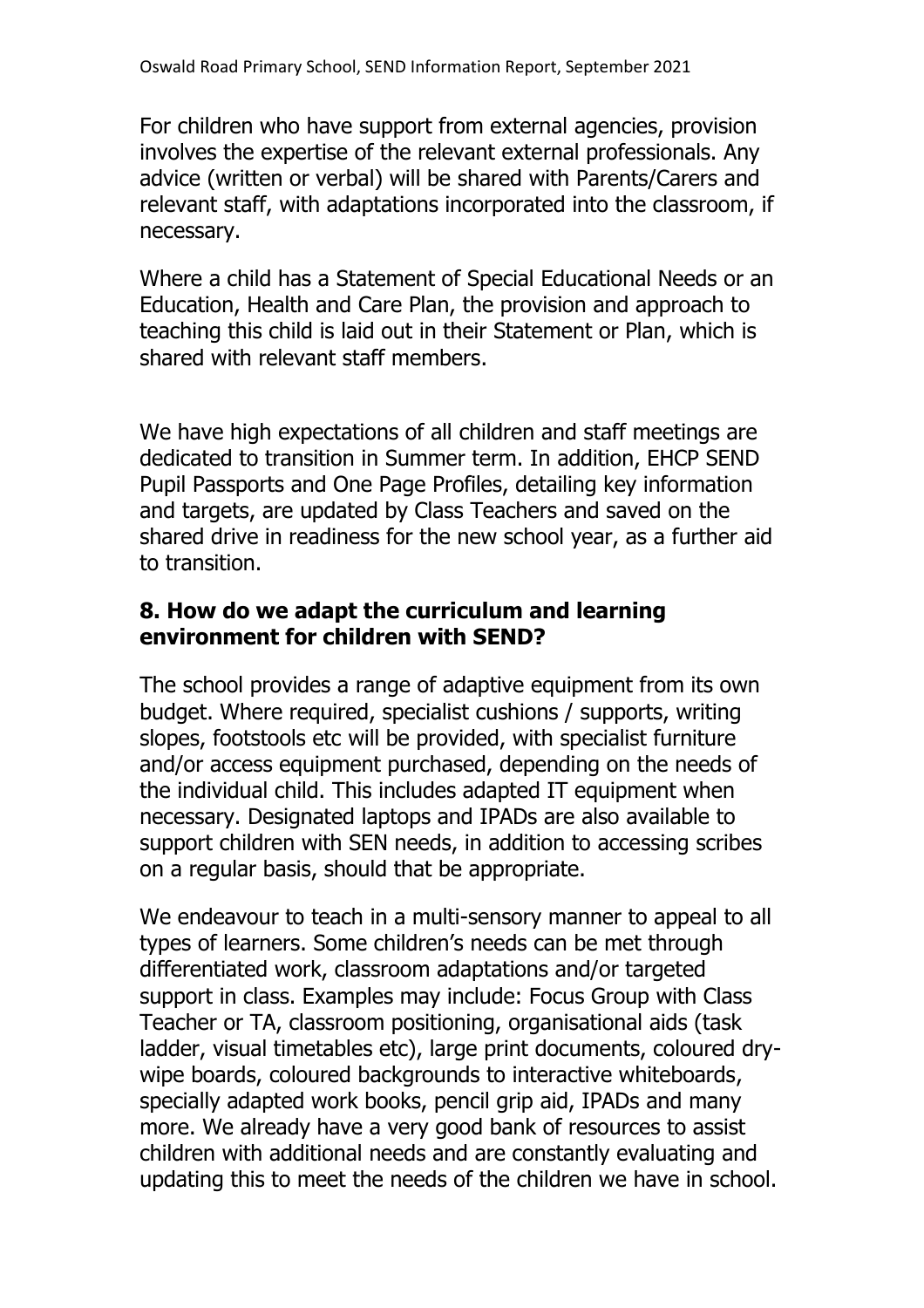Every child has access to computers in the IT suite with headphones. There are interactive whiteboards in all classrooms and a full-class set of i-Pads are available for use throughout school.

# **9. What else do we do to make the school safe and accessible?**

The school has its own gated car park. Under normal circumstances, this is for use by staff and visitors only but it does have a disabled parking bay, which can be made available to parents if their vehicle carries a blue badge. Access from the car park to the entrance lobby is via a tarmac pathway. The school has two floors and is wheelchair accessible. In addition to the normal children's toilet facilities, there is one disabled toilet. Most doors in the school have been adapted to allow for easier access for wheelchair bound pupils although all are accessible. There is a lift in the reception area, which allows for accessibility to the first floor of the school. There are also hygiene suites available in both the Early Years environment and the main school building to support children with self-care needs.

School staff are on duty on the school playground from 8:45am. All children are supervised as they leave school to ensure safe handover. For children with SEND, specific collection/handover arrangements may be made (e.g. wheelchair users or if there is a risk of a child running away). Teaching Assistants are also employed to help with the handover process at the start and end of the day.

# **10. How are staff trained and kept up to date? If we need more expert help and advice, what do we do?**

The SENDCo and Inclusion Lead attend termly cluster meetings and passes relevant SEND updates onto SLT and staff, as appropriate. In addition the school SENDCo and Inclusion Lead attend the LA Vulnerable Children's Network meetings on a termly basis and feedback to the Headteacher and SLT. The SENDCo and Inclusion Lead meet with the designated SEND Governor on a termly basis.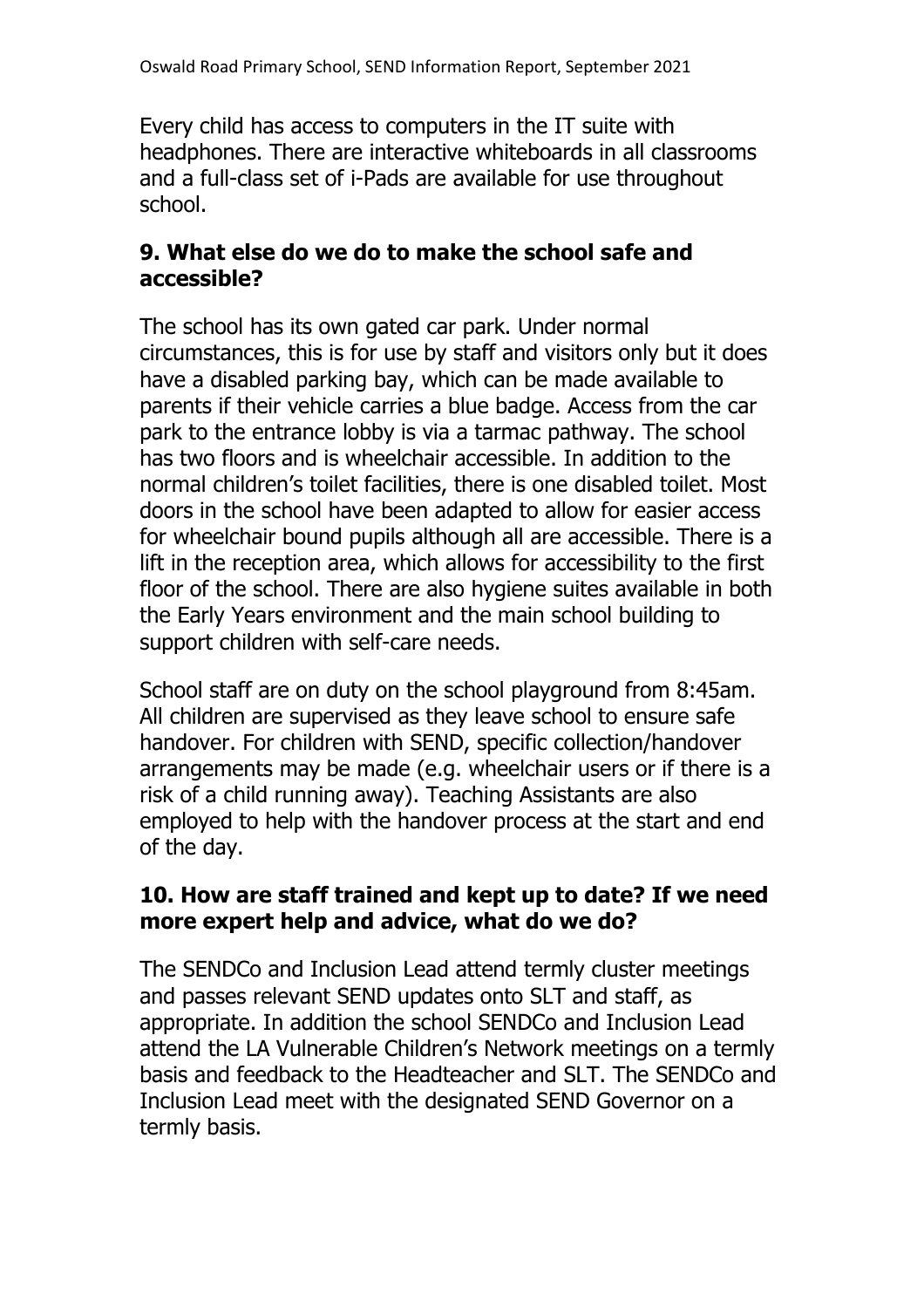To date, SEND CPD has been delivered by a range of agencies including the Children's Brain Injury Trust, Catalyst Educational Psychology Services, South Manchester Downs Syndrome Society and The Grange Specialist School. In addition, many of our Teaching Assistants have been trained to support children with a range of Special Educational Needs. Speech and Language training is delivered by our school based ELKLAN Lead, Sam Barrett. Staffa have also benefitted from accessing a range of online training with a focus on supporting children with special educational needs.

We recognise that to effectively support, we need to have the skills and knowledge to understand the needs and issues that individual children face. Therefore, Continuing Professional Development (CPD) is offered to all staff. There is a rigorous Performance Management process in place for both Teachers and Teaching Assistants and specific training will be made available to staff to support the needs of a particular child(ren), if the expertise is not already in school.

Initially, school will endeavour to meet the needs of children with SEND from within its existing resources. However, if the child continues to experience difficulties, the school may, with parental permission, seek the advice of private external agencies such as our link Educational Psychologist. Again, with parental permission, some children may be referred for support from our National Health Service colleagues e.g. Speech Therapy, Occupational Therapy, Community Paediatrics, Child & Adolescent Mental Health Services etc. Any plans shared with the school by these agencies are carried out by staff within school, in liaison with the appropriate agency.

Occasionally, even with the support of external agencies, we may identify that we are unable to fully meet the needs of a pupil through our own provision arrangements. In these circumstances, an assessment of the unmet needs would be carried out through the commissioning of an EP report, followed by regular Team Around the Child Meetings (TAC). These meetings involve parents, pupils and all agencies involved in the pupil's care. Following this process, and the advice of professionals involved, a decision would be made with regard to school submitting an application for an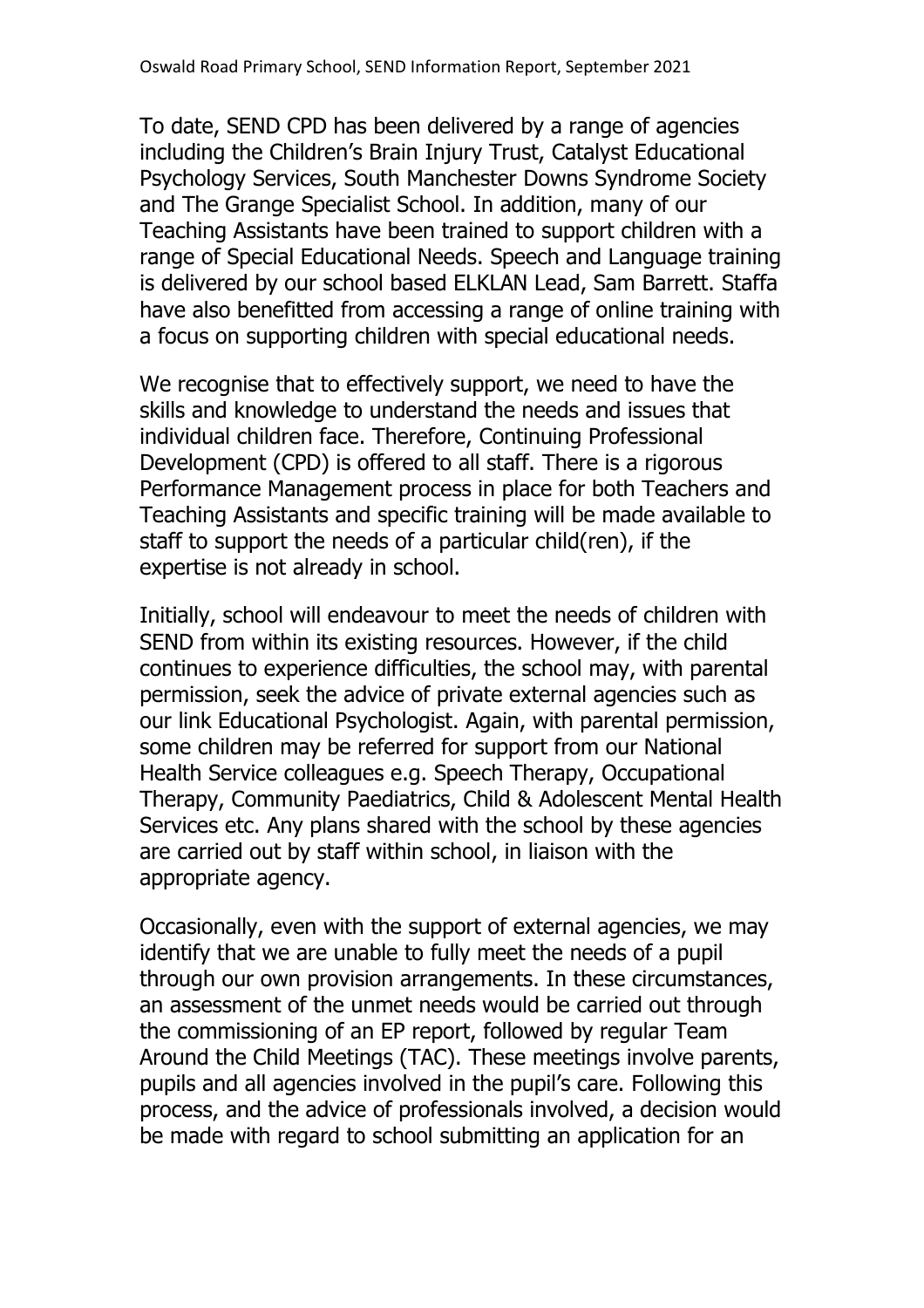Education, Health and Care Plan (EHC) to Manchester or Trafford Local Authority.

School has strong links to specialist schools in the Manchester area including The Grange, The Birches, Ashgate and Bridgelea Pupil Referral Unit. Throughout the academic year, the SENCO and Inclusion Lead liaise with these specialist provisions to access outreach support, when necessary. Specialist teachers from these settings attend school to observe and offer specialist advice, when necessary. In addition, specialist teachers have delivered a range of CPD to school staff.

# **11. How do we know if what we provide for the children is effective?**

All SEND children have either an Education, Health and Care Plan (EHCP), a SEN support plan prepared by the school EP (following Team around the child meetings (TAC)), a SEND Pupil Passport, or in most cases, a One Page Profile, which is reviewed on a termly basis by the class teacher. All of these plans are reviewed regularly by either the Class Teacher or the SENDCo.

The SENDCo reports on a termly basis to both the Headteacher and designated SEND Governor on the efficient and effective use of resources for pupils identified as having SEND. For pupils with a an Education, Health and Care Plan, annual reviews are carried out in accordance with the appropriate legislation and the SEND Code of Practice. All relevant paperwork is provided to the LA within the statutory timeframe. The relevant LA is responsible for any updates or amendments to the Education, Health and Care Plan.

The School Assessment Lead and SENDCo collect and analyse progress data for all pupils on the SEND record and use this, in conjunction with information gathered from other sources (SEND learning walks, professional dialogue, discussions with Class Teachers, pupils and Parents /Carers etc) to make a judgement on effectiveness. The SENDCo attends termly whole school data meetings where progress of learners is discussed in detail. School provision maps are updated on a termly basis, which clearly detail additionality for SEND children in each phase. Children with SEND are expected to make the best progress that they can.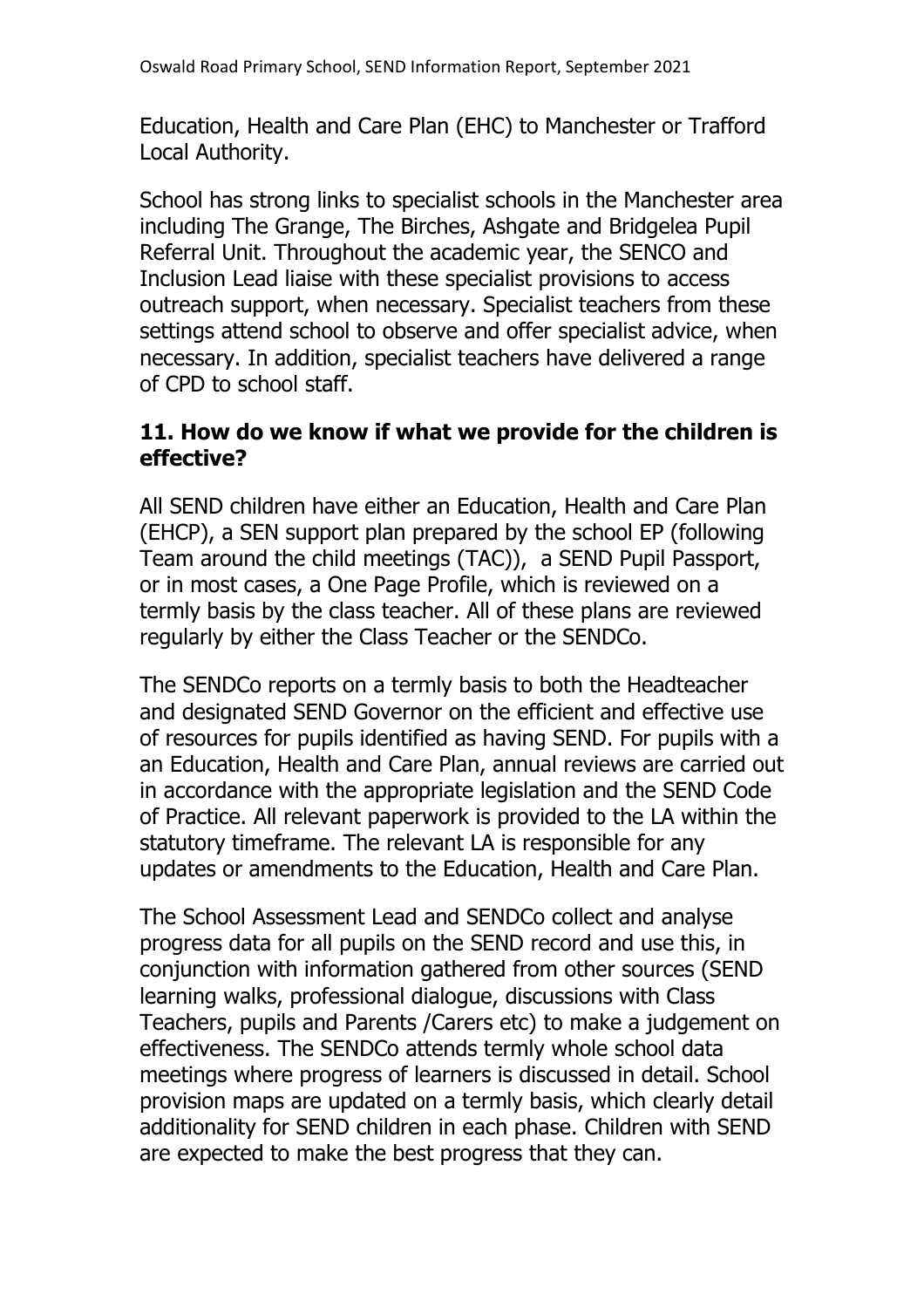The progress of all children who are receiving additional provision is carefully tracked. This information is then scrutinised by the Senior Leadership Team (SLT) and SENDCo to ensure that the effectiveness and efficiency of provision is maximised. In addition, the SENDCo and Inclusion Lead have produced Case Studies which clearly document impact.

Pupil feedback is very important in our measure of effectiveness:

"I would give transition 10/10. I really love it, the visits help me feel happier."

"They help you learn in all your subjects."

"When I get stuck it helps having the teacher and going to the teacher."

"English lessons make me feel resilient because I don't really like writing but I still keep trying my best anyway."

"Our teachers encourage us and tell us not to give up. For example, I don't like maths because I find it difficult but I still give things a go."

"Art makes me feel creative because we get to make stuff. At the moment we are making old houses linked to our topic on the Great Fire of London."

"Doing science lessons makes me happy, I liked when we were learning all about our bodies. I also feel happy when we do maths because I like counting and doing sums. I'm really good at them!"

"When I win things it gives me self-confidence, like in PE when I win a race or something."

"Parents evening made me feel aspirational because my teacher told my mum and dad that in maths I am always the first one to understand new things. It makes me aspire to go to a grammar school."

"We do a lot of independent work in subjects like maths and English. I like doing work like this by myself because it means I can work quickly."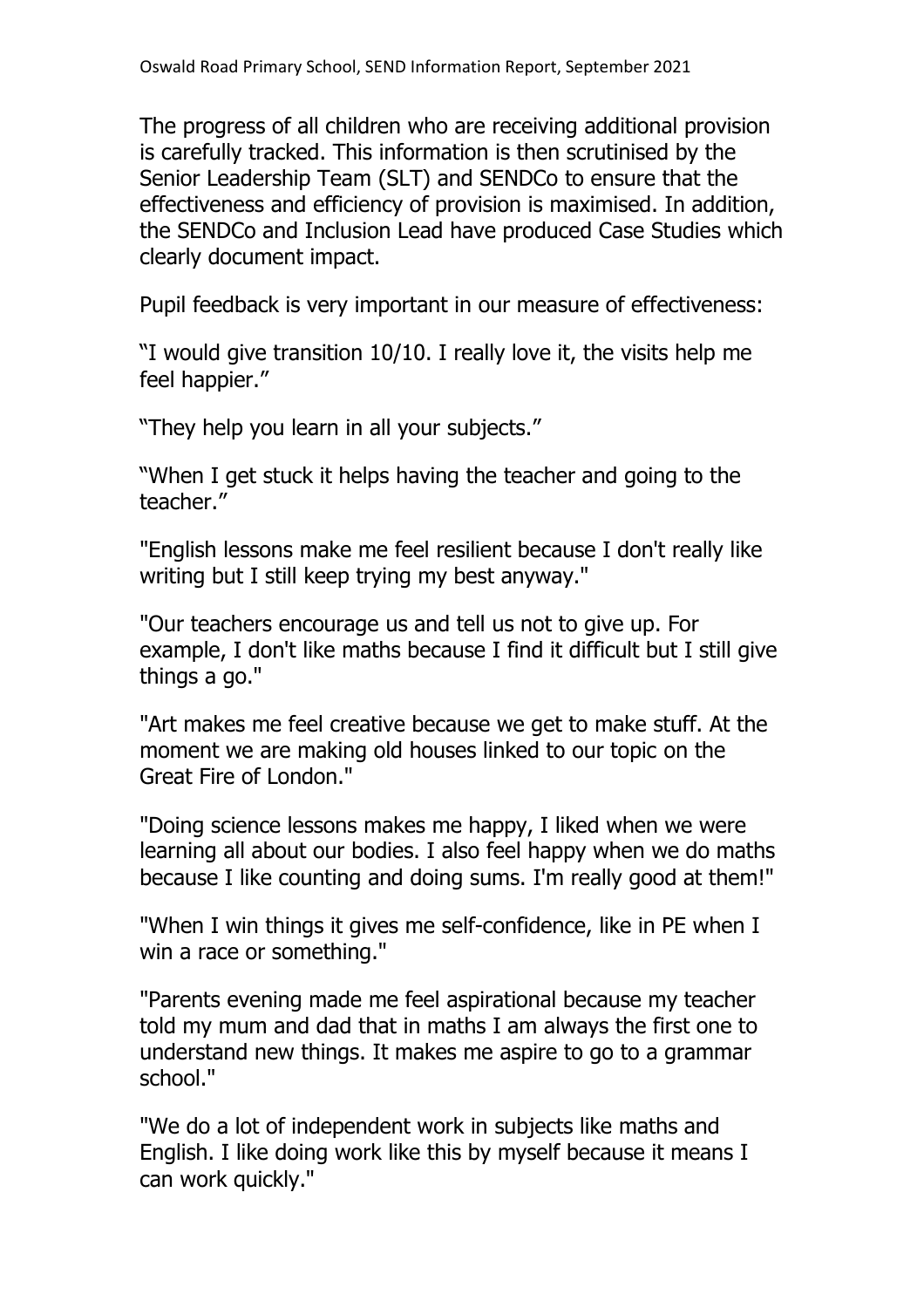"Art makes me feel aspirational because I would like to use art when I grow up. I'd like to be an artist like Picasso!"

"I'd like to be an artist when I grow up, so art makes me feel aspirational. I like doing art at school and at home. I show my mum and my teacher my work and they tell me it's good."

"My teacher says my singing is amazing. I do singing in the Christmas performances and at afterschool singing club. When I grow up I'd like to be an actor in musicals like 'The Greatest Showman'."

Parental feedback is very important in our measure of effectiveness:

"The SEN provision at Oswald Road is second to none. I am beyond thrilled with the progress that my daughter has made."

"I am extremely grateful to you that the review paperwork you provided both years... is so comprehensive and easy… The intervention was very helpful."

"My husband and I would like to thank you both for your time and the meeting we had this afternoon. Talking about and discussing [our son's] needs and behaviour has been quite a sensitive topic for us, so to hear how compassionate and understanding you both were was very reassuring. Thank you so much for all your support and kind words."

"Thanks for having us at today's meeting, we are overwhelmed with the effort and thoroughness you and you and your team have gone to in welcoming our family to Oswald Road."

# **12. How are children with SEND enabled to take part in all the activities available in school?**

Children with Special Educational Needs and Disabilities are welcomed and actively encourage to go on all trips (including residentials). Where appropriate, parents will be consulted from the planning stage and all reasonable adaptations and adjustments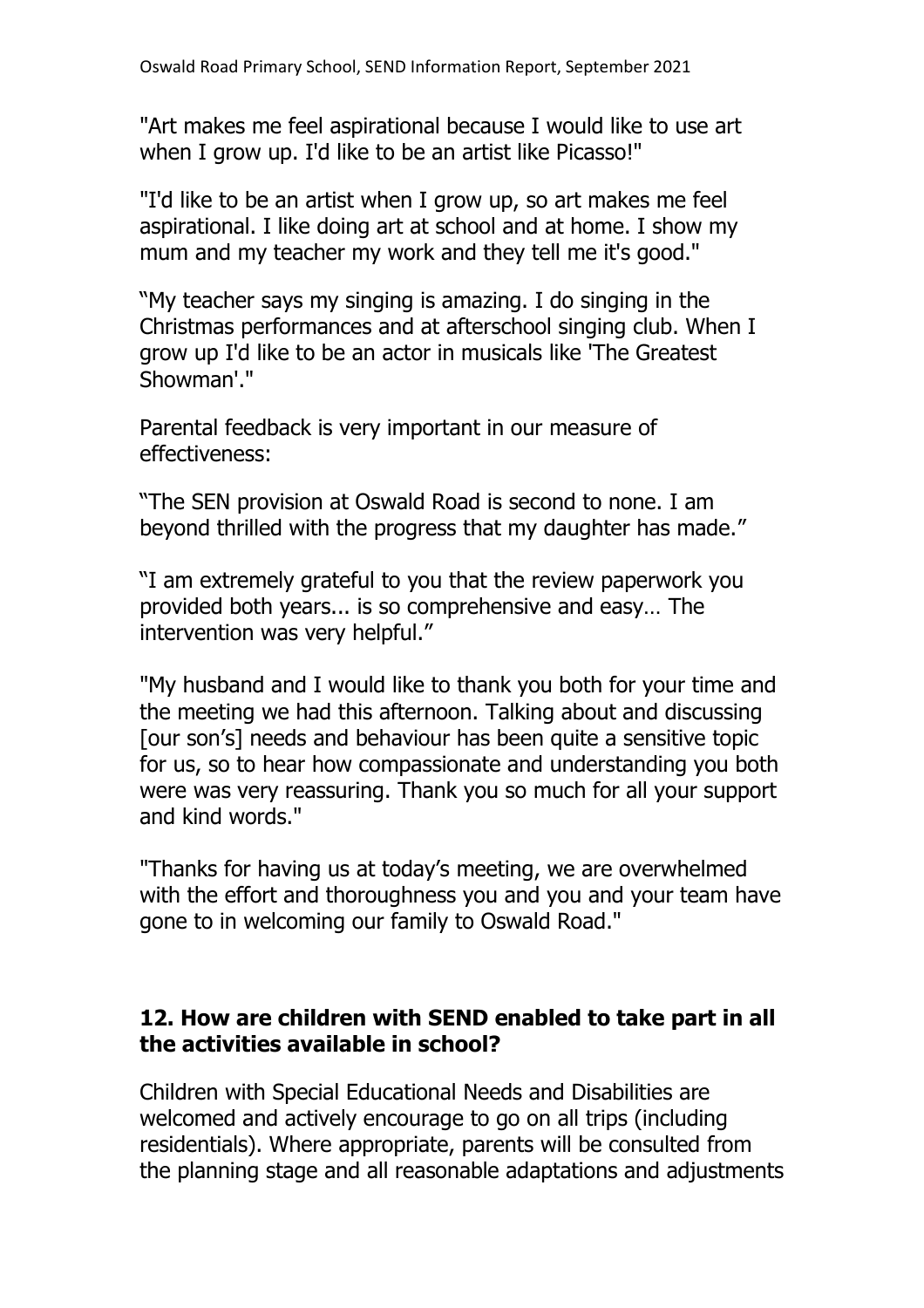made to ensure that children with SEND can safely access and enjoy the social and skills development that such activities bring. The adaptations will usually be the result of the risk assessment and may include additional staffing (1:1 support if necessary), extra time allowances, amendments to the activity (eg through use of different equipment) etc.

All activities within and outside school are covered by a risk assessment. These are carried out by Class Teachers and approved by the Headteacher. Additional risk assessments are carried out for specific children with advice from appropriate agencies, depending on their needs, when necessary.

Before and after school care is available to all children at Oswald Road Primary School from 8am until school opens and from 3:30pm until 6pm during term time. This is run separately by Oswald Road Childcare Club C.I.C. (Owl Club) and further information, including their Special Needs Policy, can be obtained from the school office or by calling 0161 881 4266. Owl Club can be contacted directly on 07468 474939 or via email on manager@owl-club.co.uk.

As Owl Club is Ofsted registered, parents may be eligible for Working Tax Credits towards childcare costs.

There is a huge range of after school (and some lunch-time) clubs at Oswald Road Primary School throughout the year, varying on a termly basis. There are also holiday clubs available on site and information can be accessed, via the school website

The following list is a selection of the usual after school clubs that have been made available to all children, including those with Special Educational Needs and Disabilities:

- Drama
- Netball
- Science Club
- Debate Club
- Girl's Football
- Various other afterschool sports clubs run by our Sports **Coach**
- Musical Theatre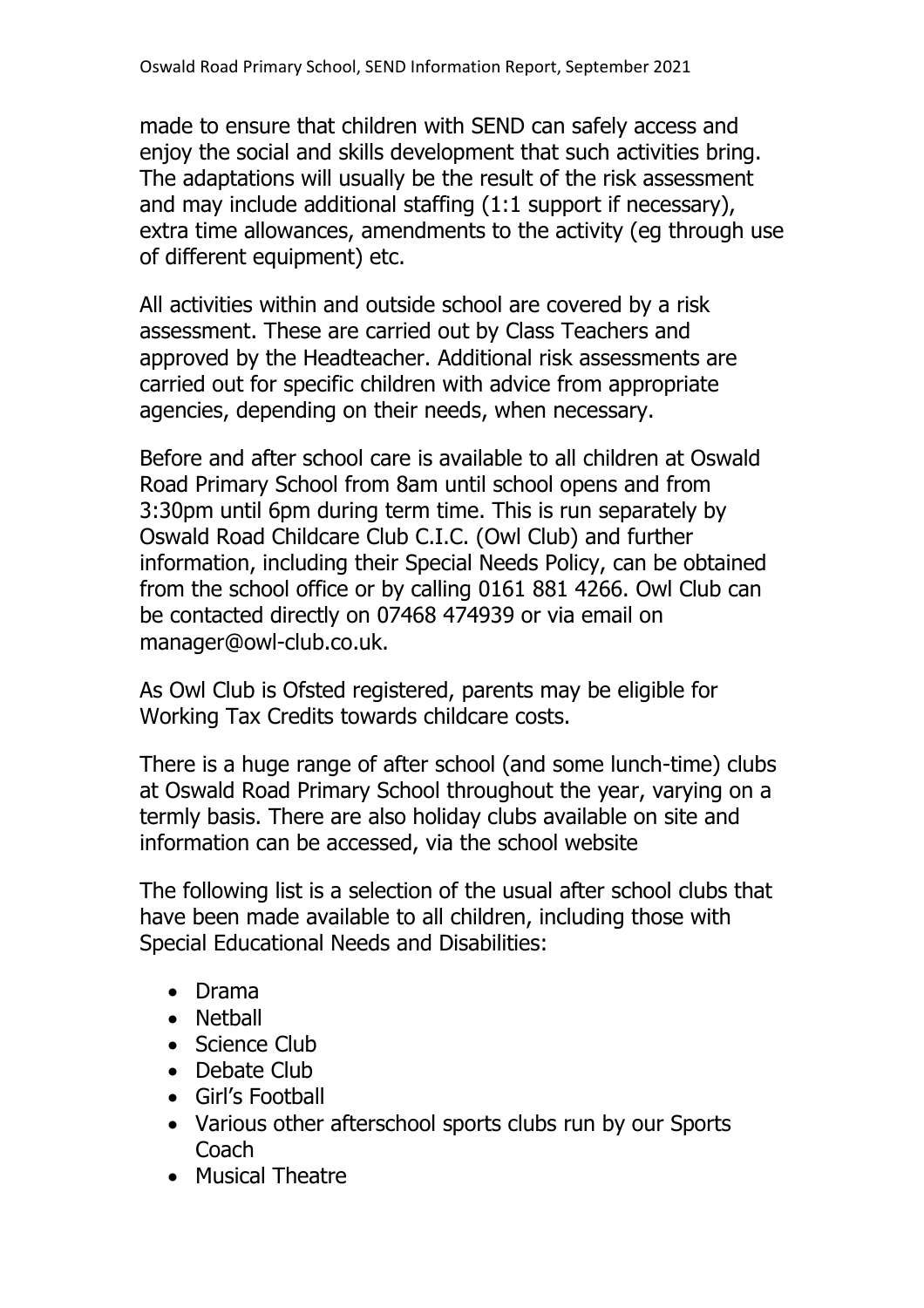Oswald Road Primary School, SEND Information Report, September 2021

- French
- Singing
- Art
- We Are Adventurers
- Creative Writing
- Skateboarding
- Sports Point
- Lunchtime choir
- Various lunchtime sports clubs run by ProSport
- Hoot Camp (school holiday sports club)

# **13. How do we support children with medical difficulties or emotional and social difficulties? How do we deal with bullying and make sure children with SEND can tell us if they are having a problem?**

Medical

The school has a variety of policies which cover health and wellbeing issues eg Medicines in School Policy, Accident / Incident Report Procedures Policy etc. These are available on the school website. School has a designated Medical Needs Co-ordinator, Amanda Clifton, who reports directly to the Headteacher, Deborah Howard.

Some medications, such as asthma inhalers, are kept in the classroom. All other medication is kept in a locked cupboard in the office. All medicine is recorded in a medicine book along with details of dosage and frequency; parents sign to grant authorisation to the school to administer to their child. Full records are kept in accordance with the appropriate policy.

For individual children with specific needs, Care Plans are written at a meeting between The Medical Needs Co-ordinator, the child's parents, the child (when appropriate) and the School Nurse (if appropriate). Any new adults coming into school go through a short induction in accordance with the school's Induction Policy to ensure they are made aware of any particular needs.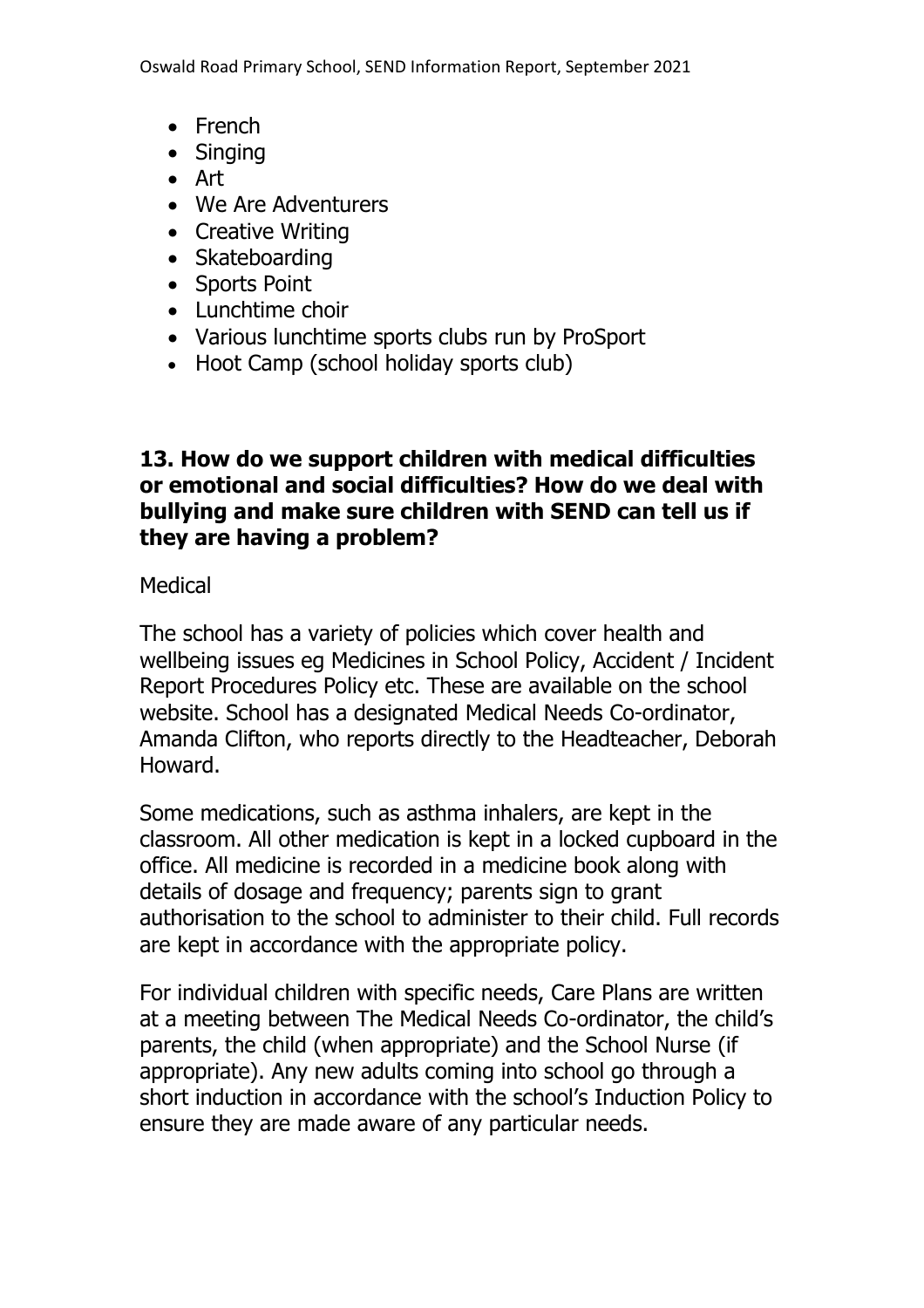There are currently 38 members of staff trained in First Aid and some of these are trained in the use of a defibrillator. Additionally, staff receive training to deal with specific difficulties, when the need arises e.g. how to deal with a diabetic child or the use of Epi-Pens.

Where a child's health care needs may impact on their ability to access an educational trip or activity, additional advice is sought from parents and/or health care professionals, as appropriate. School deals with medical issues through a graduated response. Minor issues are dealt with by trained school staff but we would always err on the side of caution if it was felt that an illness, injury or medical attack was more serious and contact the emergency services. School will always try to contact Parents/Carers in these instances so it is really important that the office has up to date contact details, including home and mobile telephone numbers.

#### Emotional and Social

Oswald Road Primary School aims to provide a safe, nurturing environment in which all pupils achieve their full potential and have the skills and confidence to meet the challenges of the future. To support pupils and their families, the school liaises with all relevant specialist agencies such as CAMHS, paediatricians, speech therapists, occupational therapists, school nurse etc. Although none of these professionals are based in school, some do come into school to carry out assessments and therapy, with parental permission. School also has links with a range of specialist schools who provide outreach support. School may, with parental permission, seek their advice and support for a child with particular emotional or behavioural difficulties.

In some cases, a member of the school Pastoral team may complete an EHA (Early Help Assessment) form with parents. This is an assessment and planning tool, which is used to gather information about children and families to help the family decide what type of support is needed. It may be used to address an unmet educational need (as above) or an emotional or social need.

The school's link Educational Psychologist can provide advice and strategies to support some children with emotional difficulties.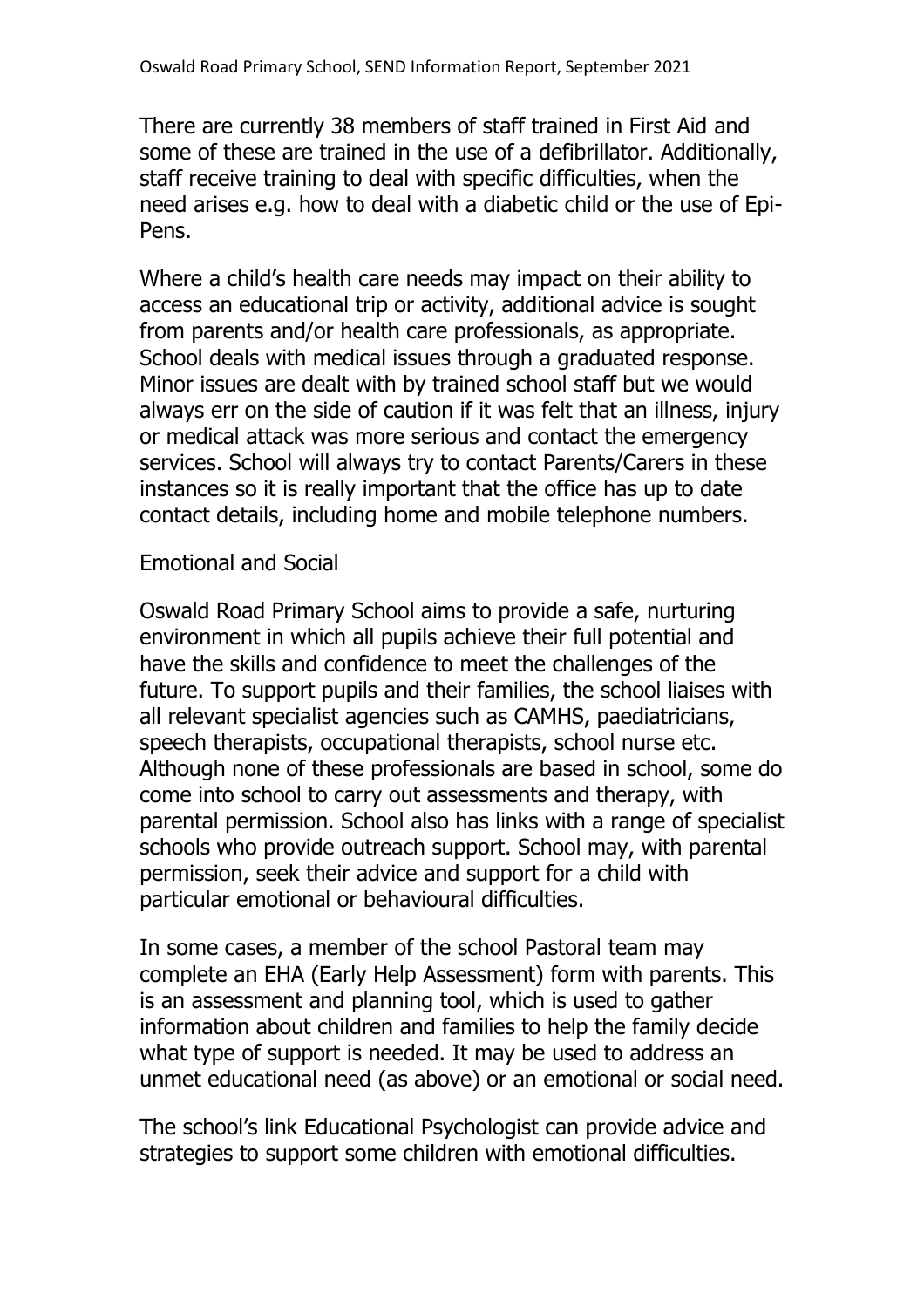# Bullying and Child Protection

All children are taught about bullying, friendships and staying safe through a combination of age-appropriate PSHE (Personal, Social, Health Education) lessons. Anti- bullying day is observed and we have play leaders and buddies on the playground. Children with specific difficulties may be teamed up with a buddy or buddies to ensure their inclusion, safety and well-being on the playground. Additionally, all staff (including welfare) are made aware of vulnerable children.

E-Safety is taught in an age appropriate manner throughout the school, recognising the potential dangers and issues on the Internet. Any bullying incident is dealt with in accordance with the school's anti-bullying policy, which is available on the website and from the office on request.

In accordance with legislation, the school has a Designated Safeguarding Lead (DSL) to deal with issues related to Child Protection and Safeguarding. Our school DSL is Donna Wealleans, Deputy Headteacher. All staff recieve regular Child Protection awareness training.

Staff have received "Prevent" (anti-radicalisation) training. E-safety issues have been raised regularly with all children and letters are sent to parents to ensure children keep themselves safe.

# **14. What arrangements do we make for supporting children with SEND who are in the care of the Local Authority?**

School has a nominated member of staff for Looked After Children. This is one of the Deputy Headteachers, Donna Wealleans. The designated LAC teachers liaises with the SENDCo and other relevant staff members to contribute to the child's Personal Education Plan (PEP). Regular PEP meetings are attended by the school designated LAC Teacher.

# **15. What should I do if I have a concern or complaint about the provision for my child?**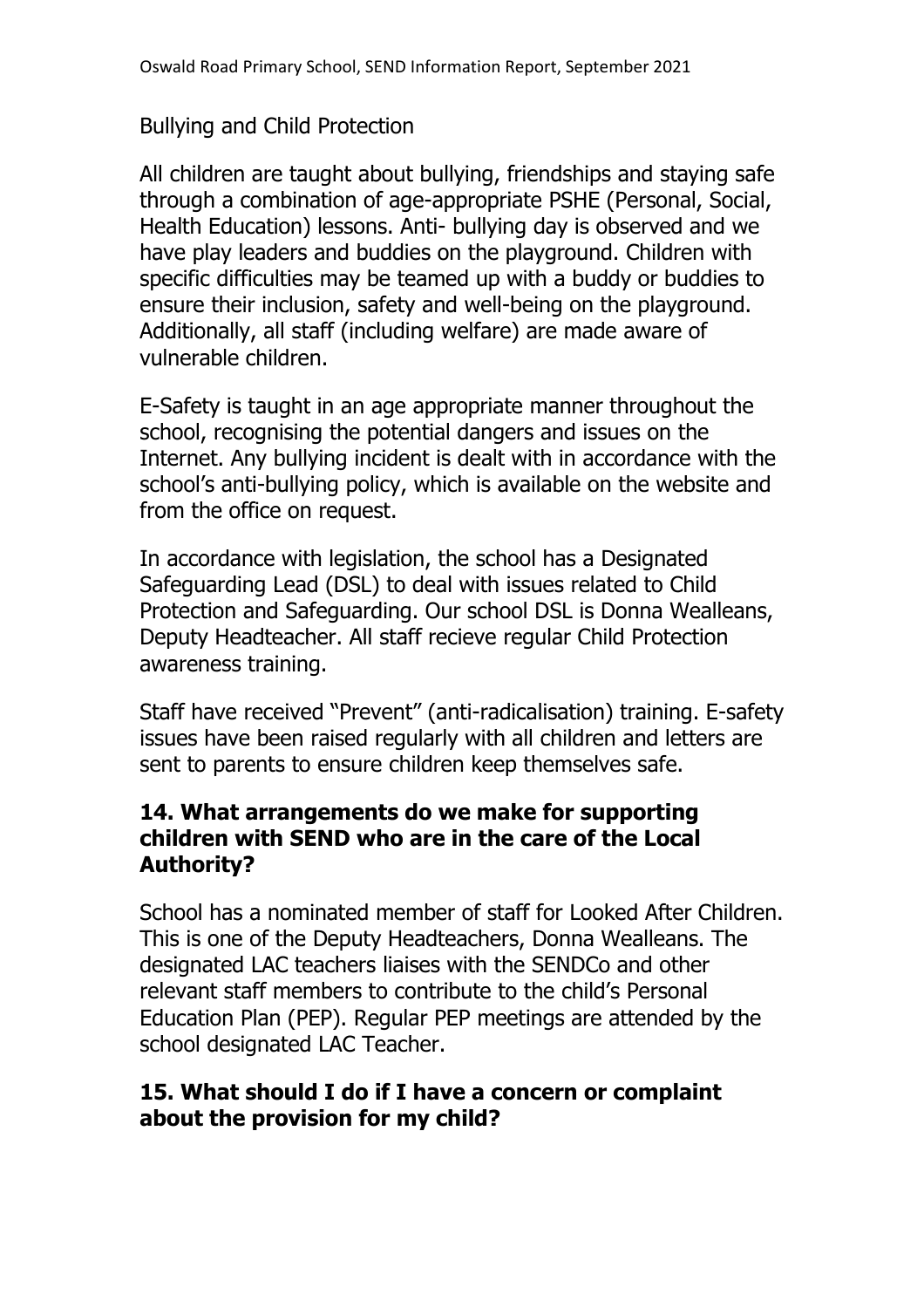In order to deal with you concern or complaint in the quickest and most straightforward way, we ask that Parents/Carers please direct all concerns or complaints, via email, to the following address :

inbox@oswaldroad.manchester.sch.uk

This inbox is reviewed daily by the Headteacher. A copy of the school's Resolutions and Complaints Policy can be found on the school website.

# **16. Where can I find information about the Authority's Local Offer?**

Information regarding Manchester's Local Offer can be found on the following website: www.manchester.gov.uk. A direct link to Manchester's Local Offer can be found under the Inclusion section of the school website. This website also contains a vast amount of information on SEND related matters including an extensive list of support agencies which may be useful to parents and carers. If you do not have access to the Internet, please ask for assistance at the school office.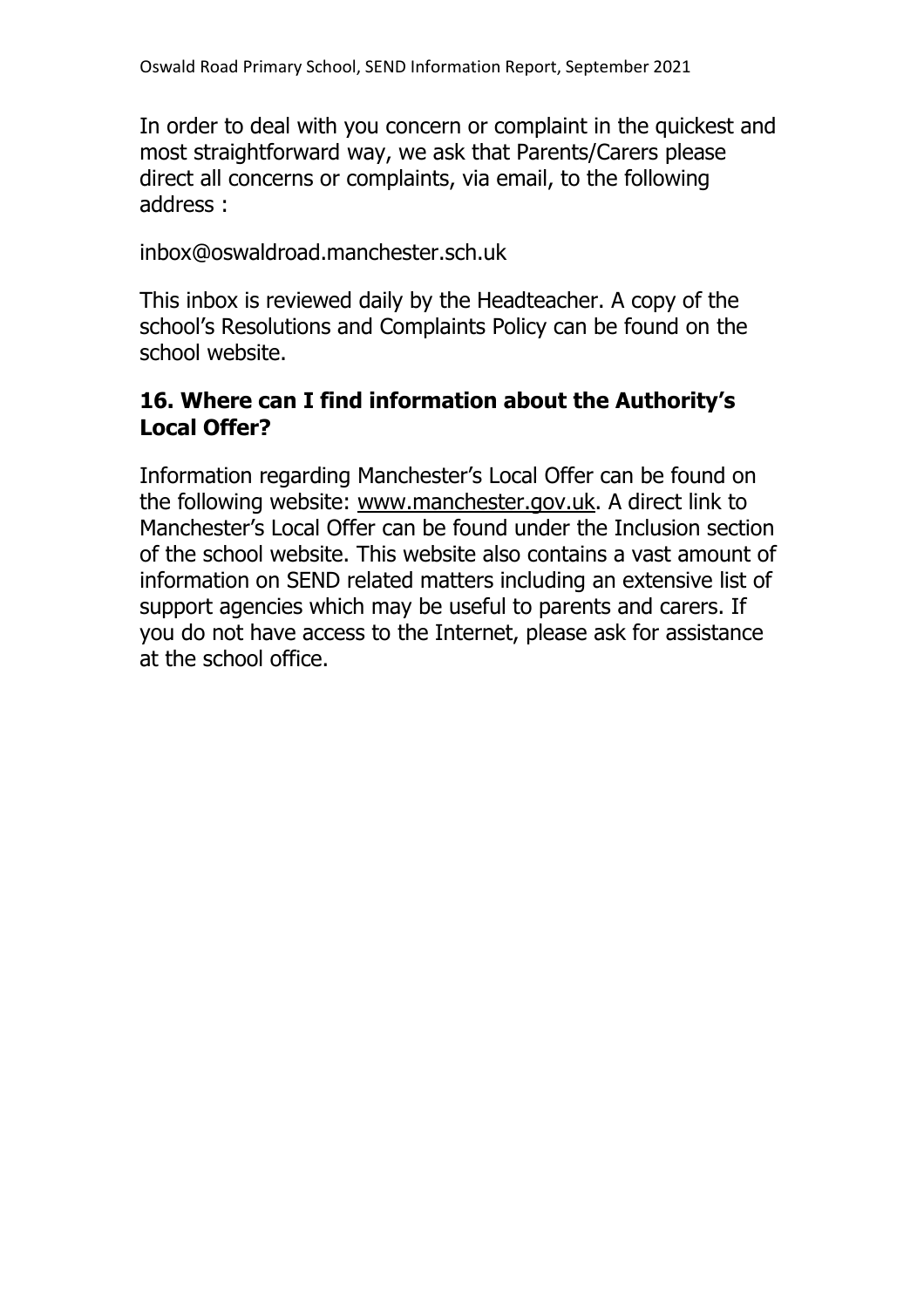# **Appendix 1**

List of personnel involved in SEND at Oswald Road Primary School

| <b>NAME</b>               | <b>POSITION</b>                                                                |
|---------------------------|--------------------------------------------------------------------------------|
|                           |                                                                                |
| Mrs Deborah Howard        | Headteacher                                                                    |
| Mrs Donna Wealleans       | Deputy Headteacher / Safeguarding and<br>Pastoral Lead/ Designated LAC Teacher |
| Mrs Helen Woolf           | Deputy Headteacher / SENDCo                                                    |
| Mrs Sam Barrett           | <b>Operational Inclusion Lead</b>                                              |
| <b>Ms Amanda Clifton</b>  | Health Lead                                                                    |
| <b>Mrs Ellen Martinez</b> | <b>SEND Governor</b>                                                           |
| <b>Mr Peter Martin</b>    | <b>Chair of Governors</b>                                                      |
| Ms Laura Tracanna         | <b>Assistant Headteacher for EYFS</b>                                          |
| <b>Mr Richard Farrow</b>  | Assistant Headteacher for Years 1/2/3/4                                        |
| Ms Jen Beech              | Assistant Headteacher for Years 5/6                                            |
| Ms Kat Rowe               | Assistant Headteacher for Curriculum /<br><b>Teaching and Learning</b>         |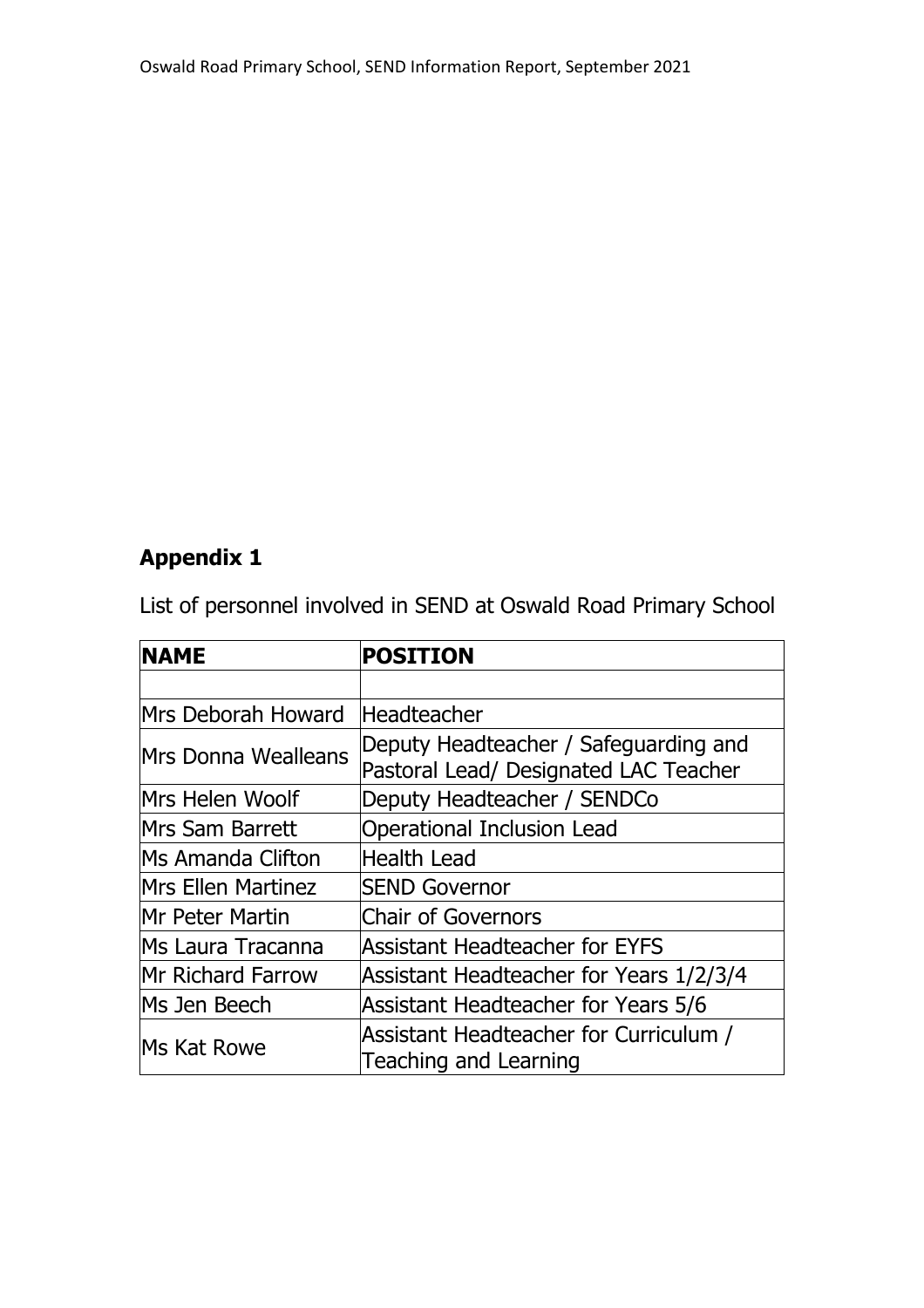# **Appendix 2**

# **Special Educational Needs and Disability (SEND) Jargon Buster for Parent**

This document explains some of the terms and abbreviations used in special educational needs.

#### **Annual Review:**

The process of ensuring that an EHCP continues to describe the child's needs and how they should be met through a meeting held once each year.

#### **Assessment:**

Finding out what a child can and cannot do by observing them at early years setting or school and sometimes at home and by talking with people who know the child well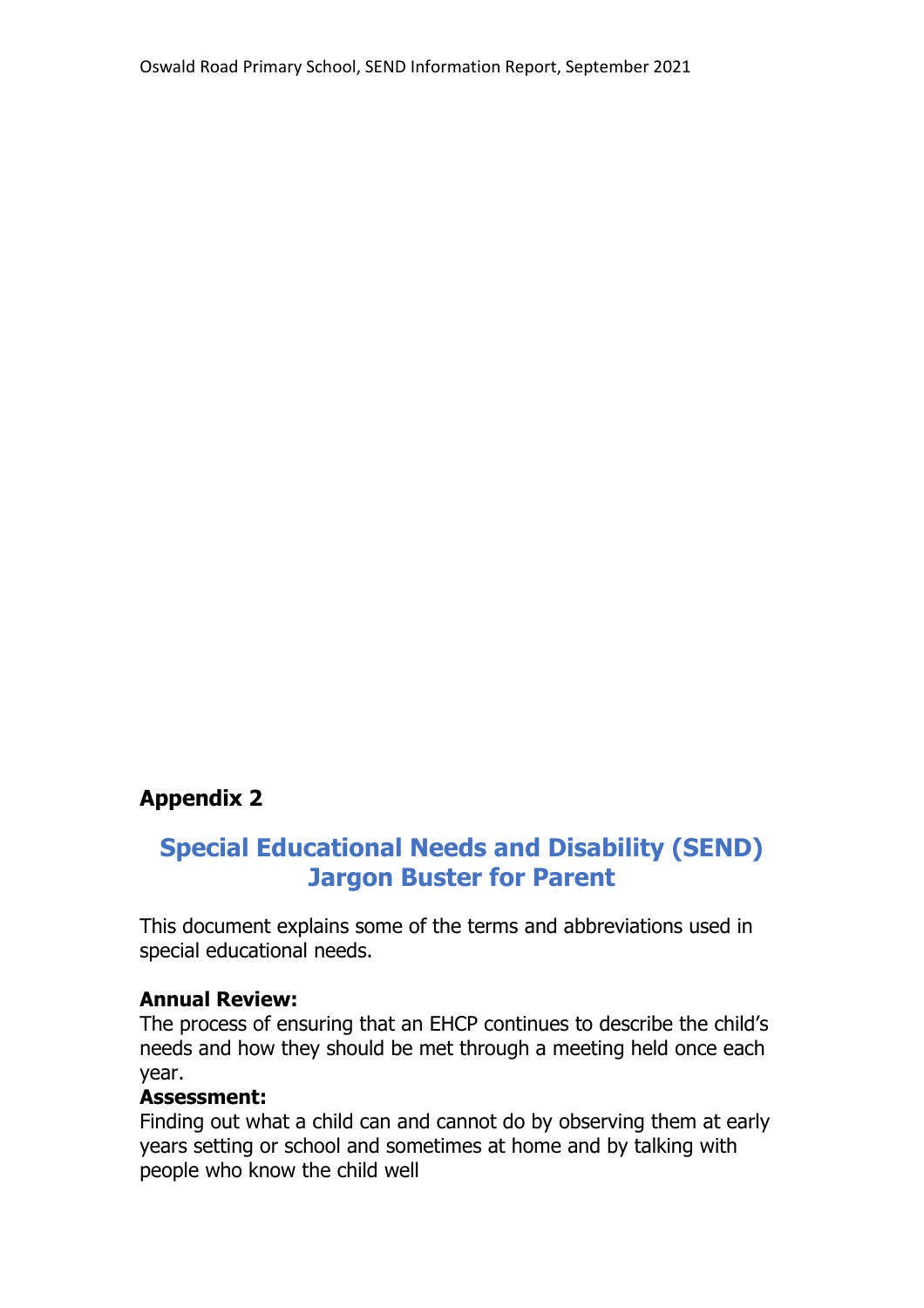#### **Behaviour Support Plan**

A plan coordinated by schools for the development of long lasting help to those who have difficulty in learning and working alongside others. **Carer:**

A person who is looking after a child but isn't their birth parent **Code of Practice (SEN):**

A government document that schools, early years settings and local authorities follow when identifying children with SEN and meeting their needs

**CAMHS** - Children and Adolescent Mental Health Services Your GP can make a referral to CAMHS or a referral can be made via the School Nurse

# **Department for Education (DfE):**

A national government department

#### **Differentiation:**

The way in which the early years setting/school's curriculum and teaching methods are adapted to meet the needs of a child

#### **Disagreement resolution (mediation):**

Arrangements which all local authorities must provide to help prevent or resolve disagreements between parents/carers whose children have SEN and the local authority or school. These must include an independent service with trained mediators, designed to bring the different parties together in an informal way to try to resolve the disagreement through discussion.

#### **Early Years:**

Birth to five years old

#### **Early Years settings:**

All pre-school education provision, such as nursery classes , day nurseries, child-minders, Specialist Resource Centres including Preschool Special Needs and Resource Team.

#### **Early Years Foundation Stage:**

The framework used by all early years settings which sets out standards and provides a flexible approach which supports learning and development until the end of the reception year at school

#### **Education Caseworker:**

A person who is employed and directed by the Local Authority to support families with children who have a special educational need.

# **Education Health Care Plan (EHC plan)**

A legal document that sets out a child's needs and the extra help he/she should receive. The plan runs from  $0 - 25$  years if the child or young adult remains in education.

#### **Educational Psychologist (EP):**

A professional employed by the local authority or commissioned by the school / setting to assess a child's Special Educational Needs and to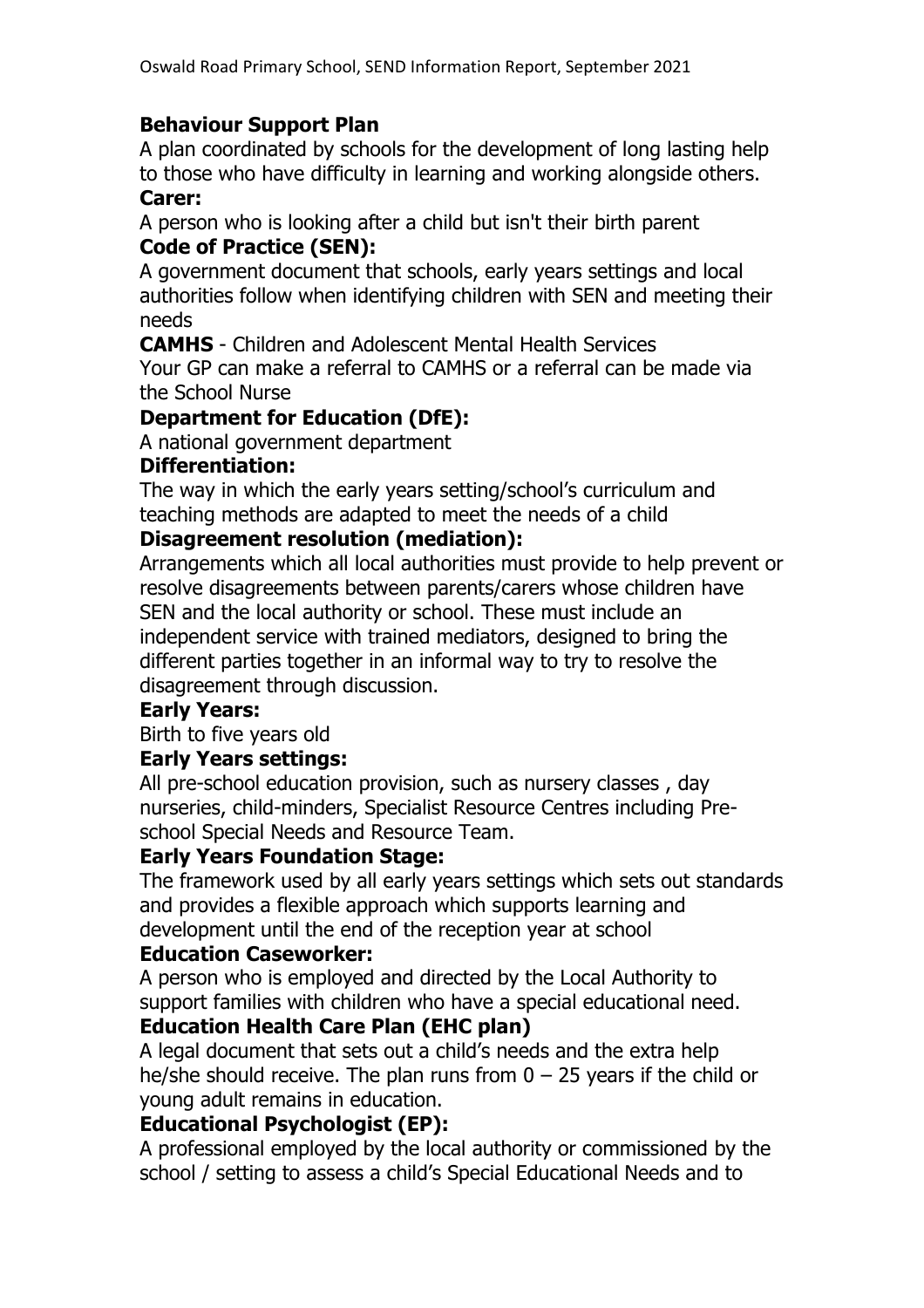give advice to the Local Authority, schools and settings as to how the child's needs can be met

# **Further Education (FE):**

Further education (FE) is used to describe the full or part time education that occurs following compulsory post-16 secondary education, which is usually distinct from that offered in universities (higher education).

#### **Graduated approach:**

A model which recognises that children may need different levels of support at different stages in their early years or school lives

#### **Individual Education Plan (IEP):**

A plan written by an early years practitioner/teacher/SENCO, outlining the way the child's needs are being met, and setting SMART targets and shared with parents. The IEP document is no longer a standard, compulsory document and schools can record this information as however they see fit.

#### **Key Stages:**

The different stages of education that a child passes through:

Early Years Foundation Stage – age 0-5 (Early years setting, Nursery and Reception);

Key Stage one  $-$  age 5-7 (Years 1 and 2);

Key Stage two  $-$  age 7-11 (Years 3,4, 5 and 6);

#### **Learning difficulties:**

Problems or conditions, which make learning harder for the individual than it is for most people

# **Local authority (LA):**

A local government body that is responsible for providing education. For children with special educational needs the LA is responsible for carrying out Statutory Assessments and maintaining Statements/ECH plans

#### **Mainstream school:**

An ordinary school which is for all children, not just those with special educational needs

#### **Maintained school:**

A state school. This includes community, foundation and voluntary aided schools

#### **Support Officer:**

The person from the local authority who will deal with a child's case. This is the person that parents/carers and schools contact with specific queries about a child's Statutory Assessment or Education Health Care Plan

#### **Occupational Therapist (OT):**

A professional trained to give advice on equipment, adaptations and activities to support the learning/ social development of people with physical, emotional or behavioural difficulties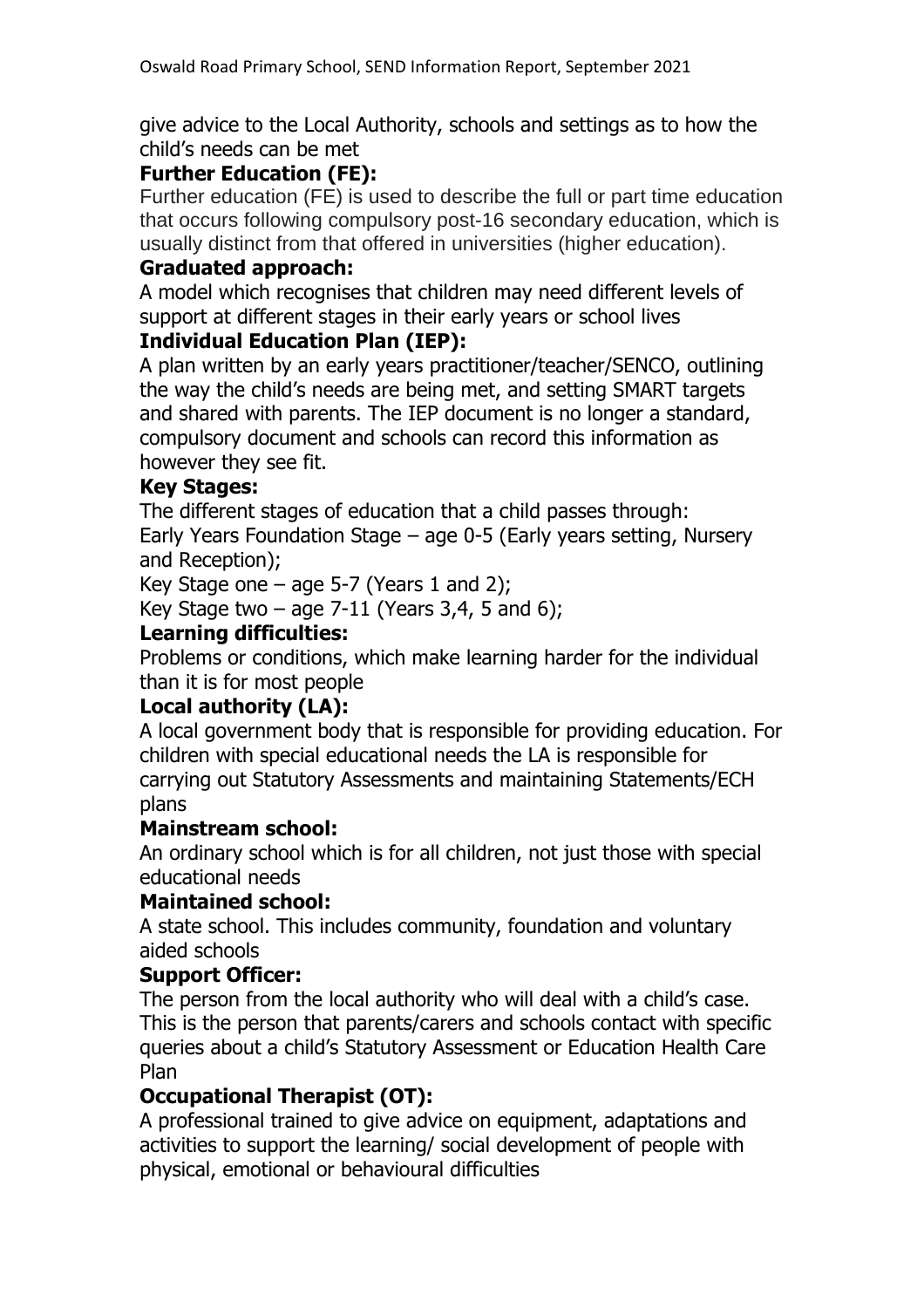# **One Page Profile:**

This straightforward [person-centred thinking tool](http://www.personalisingeducation.org/?page_id=29) captures what is important to the individual, together with specific detailed information about how to support them, both inside and outside the classroom. It can be reviewed annually as part of transition or when necessary.

#### **Paediatrician (Community Paediatrician):**

A doctor who specialises in children's diseases and may be responsible for the continuing care of children with special educational needs both before school entry and in special and mainstream schools

#### **Parent Partnership Service (Also known as Parent Support Service ):**

A service which provides information and support to parents/carers whose children have special educational needs. Phone the Parent Partnership Helpline **0161 209 8356**

# **PLP (Pupil Learning Profile):**

A plan written by an early years practitioner/teacher/SENCO, outlining the way the child's needs are being met. The plan clearly evidences the "assess, plan, do, review" cycle which forms part of the SEND Code of Practice. The plan is shared with parent by the teacher.

#### **Provision mapping:**

A way of identifying the range of provision available to all pupils in a school, which is additional to and different from the school's differentiated curriculum.

#### **Special Educational Needs (SEN):**

The needs of children who have a learning difficulty, which means that they require special educational provision to be made for them. Children who have a learning difficulty find it harder to learn than the majority of children of the same age, or they have a disability which prevents or hinders them from accessing the education provided for other children

#### **Special Educational Needs Co-ordinator (SENCO):**

The person responsible for the co-ordination of special educational needs support within school or early years settings

#### **Resource Base:**

Based within a mainstream school providing a specialist additional SEN support.

# **Specific Learning Difficulties (SpLD):**

Learning difficulties in specific areas, such as dyslexia or dyspraxia **Speech & Language Therapist / SALT**

a professional trained to give specialist assessments, advice and treatment for

Children with communication difficulties

#### **Statement of Special Educational Needs:**

A legal document that sets out a child's needs and the extra help he/she should get